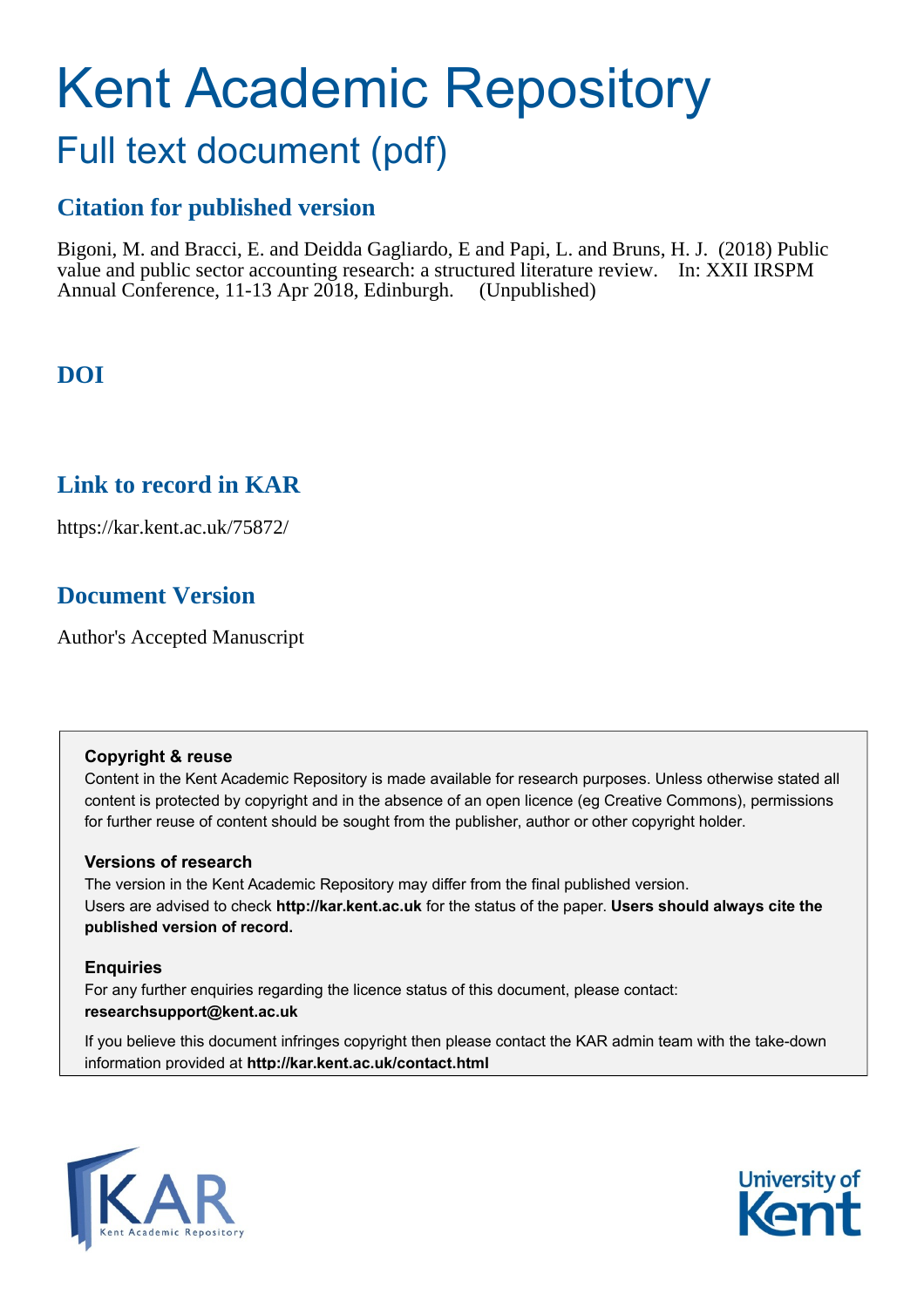## **Public value and public sector accounting research:**

### **a structured literature review**

Authors (In alphabetical order)

Bigoni M. – University of Kent (UK)

Bracci E. – University of Ferrara (Italy)

Deidda Gagliardo E. – University of Ferrara (Italy)

Papi L. - University of Ferrara (Italy)

*Draft on March 2018 – Please do not quote without permission*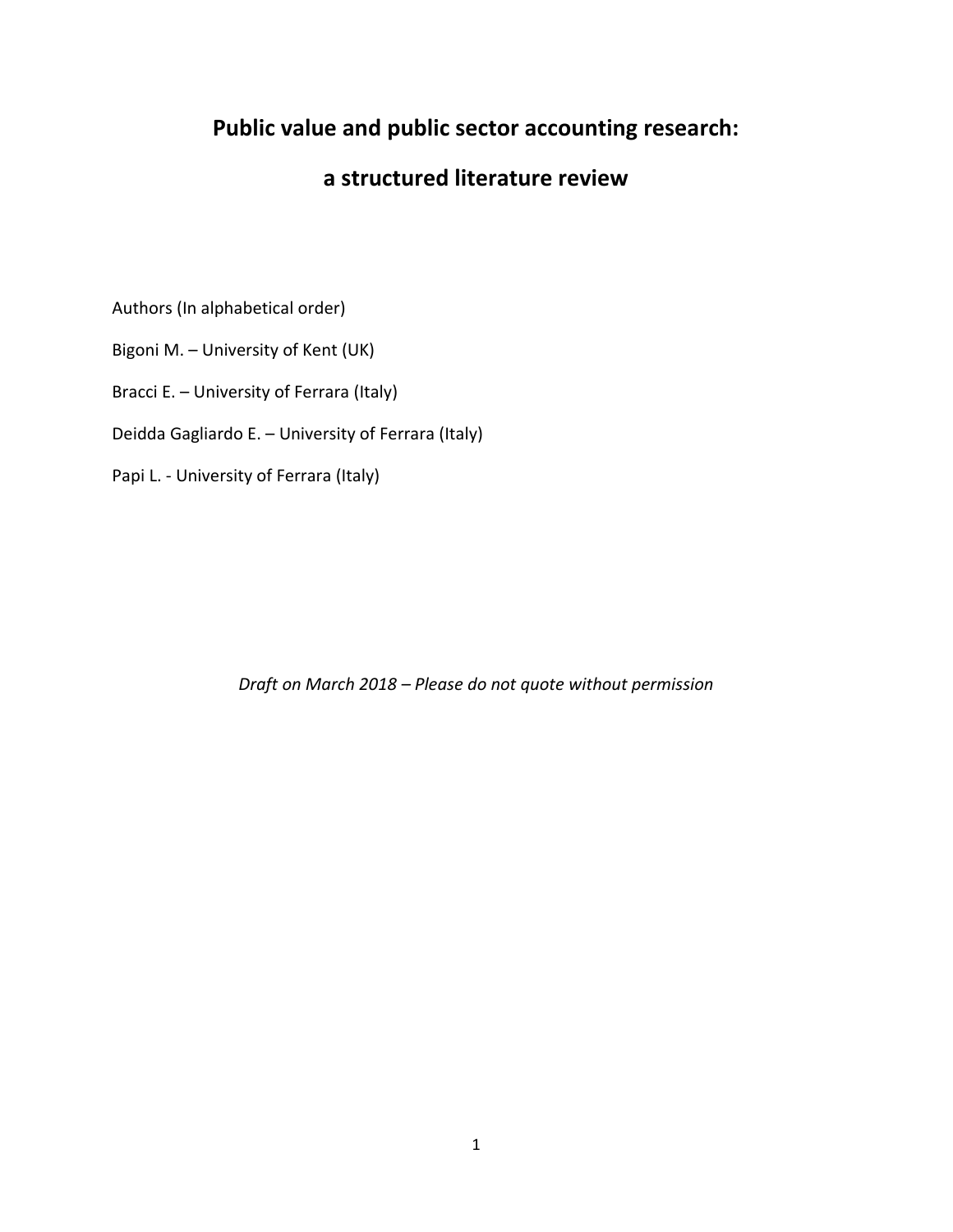#### **1. Introduction**

Public Value (PV) research in public administration has increased in the last 20 years producing a great number of publications(Van Der Wal, Nabatchi, & De Graaf, 2015). This trend shows a huge interest around the topic among both scholars and practitioners. Public Value Management started to be considered as a paradigm, alternative to New Public Management and Public Governance, and as a new way to conceive the role of public managers (J. M. Bryson, Crosby, & Bloomberg, 2014; Cordella & Bonina, 2012; O'Flynn, 2007; Stoker, 2006). The growing interest from different disciplines has led to the development of different theorization of PV: from the PV as a way to contribute to the public sphere (Benington, 2009) to PV as what is added in terms of societal outcomes (Alford & Yates, 2014), to the Moore's strategic triangle (Moore, 1995).

However, in recent works it has been noted how Public Value paradigm is far from being translated into practice within organizations (Alford & Hughes, 2008; Alford & Yates, 2014; Hartley et al., 2017). This may be due to the scarcity of contributions which seek to achieve a deeper understanding of Public Value phenomenon through empirical applications that could help to investigate issues concerning its core components (Guthrie, Marcon, & Russo, 2014; Hartley, Alford, Knies, & Douglas, 2017; Moore, 2014; Spano, 2009). As a result, a multiple perspective arose, spanning the definition of its key components, the different settings where it is created/destroyed and co-created/destroyed and the scientific challenges to its measurement. These are the main issues to be tackled if we want to shed light on this phenomenon (Horner & Hutton, 2011).

Many authors in different fields sought to define the level of knowledge reached on the topic, calling for the introduction of conceptual frameworks for its measurement at the same time (Alford & O'Flynn, 2009; Deidda Gagliardo & Poddighe, 2011; Kelly, Mulgan, & Muers, 2002; Moore, 1995, 2003; O'Flynn, 2007; Papi, Bigoni, Bracci, & Deidda Gagliardo, 2018). Moore (2014) reckons the need for a PV accounting perspective to account for the value created and the public assets (tangible and intangible) used. However, the public-sector accounting literature appears sparse and seems to fail to deliver a convincing and well-structured contribution to public value theoretical and empirical research (Moore, 2014, p. 472). As stated by Benington and Moore (2010) there is a need to investigate PV under different multidisciplinary perspectives. This call can be addressed by looking at PV studies which, in different ways, seek to investigate how desirable societal outcomes can be achieved and public value generated by means of public action (Hartley et al., 2017). According to Bracci, Deidda Gagliardo and Bigoni *(*2014, p. 154*) "if public value is the strategy (Moore, 1994), public service organizations are called to measure, manage and account for the public value created",* opening new perspectives to the design, implementation and use of accounting technologies to govern the PV management process*.*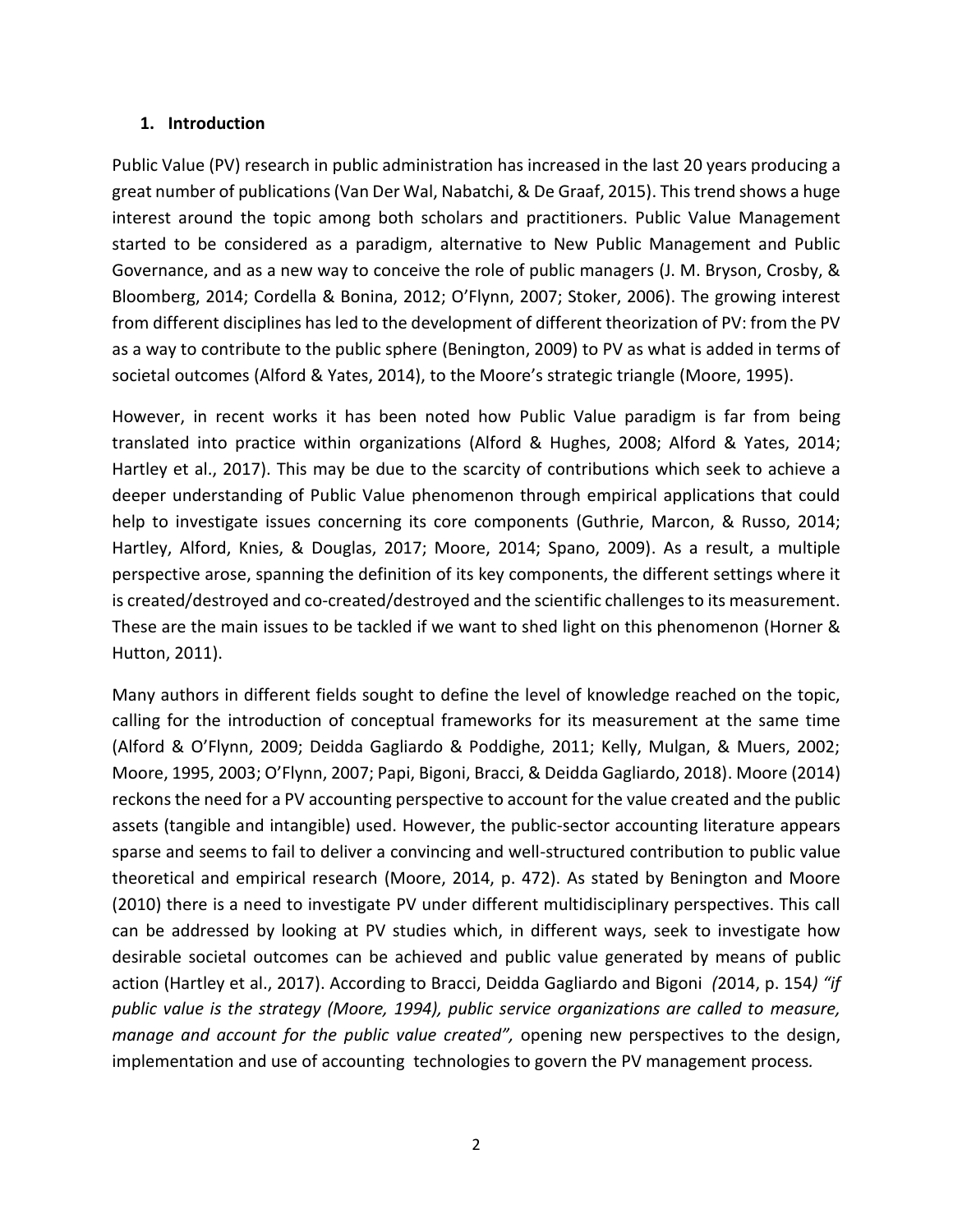Considering the fragmented development of PV literature and its recent turn towards the measurement focus (Faulkner & Kaufman, 2017), it is interesting to see how academia, and accounting scholars in particular, is responding through research into public value. In particular, by the means of a Structured Literature Review (Massaro, Dumay, & Guthrie, 2016), we seek to shed light on the contribution to the role of accounting research by answering the following research questions:

*RQ1: What are major themes developed within Public Value research? RQ2: Which are the core components of investigation of Public Value Literature and Public Value accounting in particular? RQ3: What is the future of Public Value Accounting Research?*

The Structured Literature Review (SLR) adopts *Scopus* database and considers Academic journals and book chapters resulting from a Keyword type research (Massaro, Dumay & Guthrie, 2016). This research extends the findings of previous literature reviews on Public Value (Williams & Shearer, 2011), highlighting how accounting could contribute to multidisciplinary works on Public Value, thereby broadening the compass of previous research agendas (Hartley, Alford, Knies & Douglas, 2016; Faulkner & Kaufman, 2017).

The following section (§2) of the paper will detail the methodology adopted in the selection of the articles. In the third section, we will provide the analysis of the Public Value accounting literature streams, answering research questions RQ1 and RQ2. In the last section (§4) of the paper we will draw our conclusions set out possible avenues for the future development of Public Value accounting research (RQ3).

#### **2. Methodology**

This section highlights the steps adopted in selecting the articles we analysed. This seeks to ensure the replicability and transparency of the analysis (Massaro, Dumay & Guthrie, 2016; Torchia, Calabrò, & Morner, 2015) and representsthe Literature Review protocol followed by the researchers (Massaro, Dumay & Guthrie, 2016). For Massaro, Dumay and Guthrie (2016, p. 6) *"Literature review protocols have the aim of documenting the procedure followed, which is widely connected with the aim of increasing research reliability in many kinds of qualitative research".*  Adopting a literature review protocol can help to set a standard for the analysis that all the investigators involved should follow (Massaro, Dumay & Guthrie, 2016)

The whole analysis was carried out on the *Scopus* database with a keyword type research (Massaro, Dumay & Guthrie, 2016). In order to identify relevant contributions within this field, we used the keyword "public value", identifying 497 results.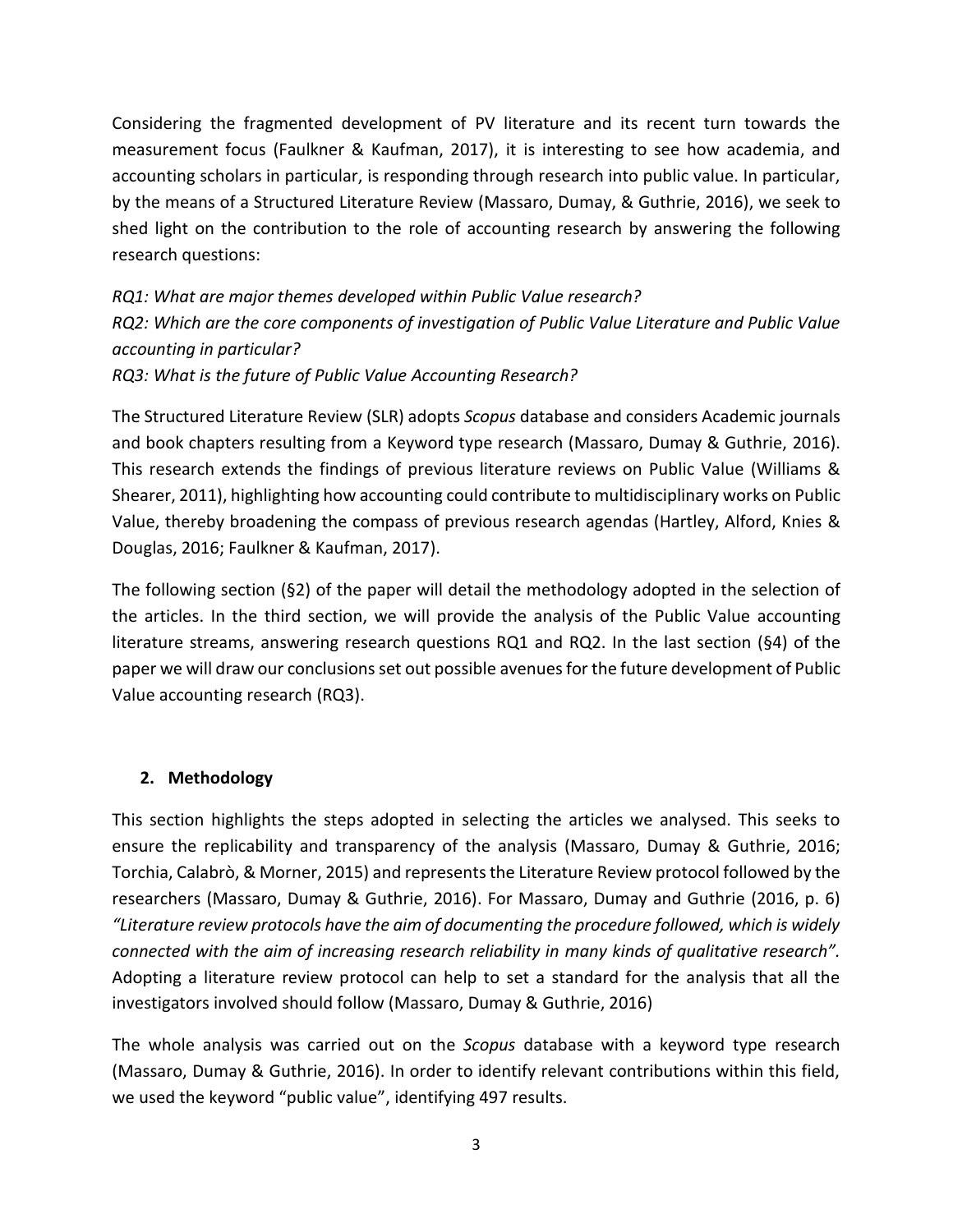The second step was a further selection through the categorizations made by *Scopus*. In this phase, we excluded contributions categorized as "*Computer science", "Medicine", "Mathematics"* and "*Engineering"* to achieve a cleaner sample of 289 results. This sample was further reduced to 190 papers excluding contributions in other research fields, only loosely linked to Public Value literature (99 were excluded).

In the third step, we checked our sample against the literature reviews by Williams and Shearer (2011) and by Hartley et al. (2017) to check if we missed any journals during the sampling process. Indeed, we found that Public Administration, Public Administration Review, and Journal of Public Administration Research and Theory were "invisible" to our first sampling due to the absence of indexed keywords. These Journals were analyzed in *Scopus* by checking the presence of the term "public value" in the title or in the abstract. We found 55 further items to be added to the first 190 records, for a total of 245 contributions; we downloaded and read all the abstracts of the papers included in the extended sample.

The following step was the definition of standards to exclude non-relevant abstracts for this research. The criteria set are:

- a. Abstracts which showed a market-oriented concept of Public Value;
- b. Abstracts which showed a monetary conception of Public Value;
- c. Abstracts which showed a marketing-oriented concept of Public Value;
- d. Abstracts which showed a macro-economic conception of Public Value;
- e. Abstracts about psychology studies;
- f. Abstracts about organisational studies;
- g. Abstracts about moral values.

The abstracts were independently read by the authors who reduced the final sample from 245 papers to 124.

The selected papers were downloaded in full text and entirely red with a further selection made according to Hartley et *al.* (2017) who consider different approaches to Public Value. The full papers were selected for the final analysis when they belonged to the literature stream which considers "*public value as that which is created or added through the activities of public organizations and their managers. The focus is on what is added in value pertinent to societal outcomes"* Hartley et *al.* (2017, p. 3).

This further selection determined another sample reduction from 124 papers to 68 papers, which were analysed according to the criteria listed in the following table.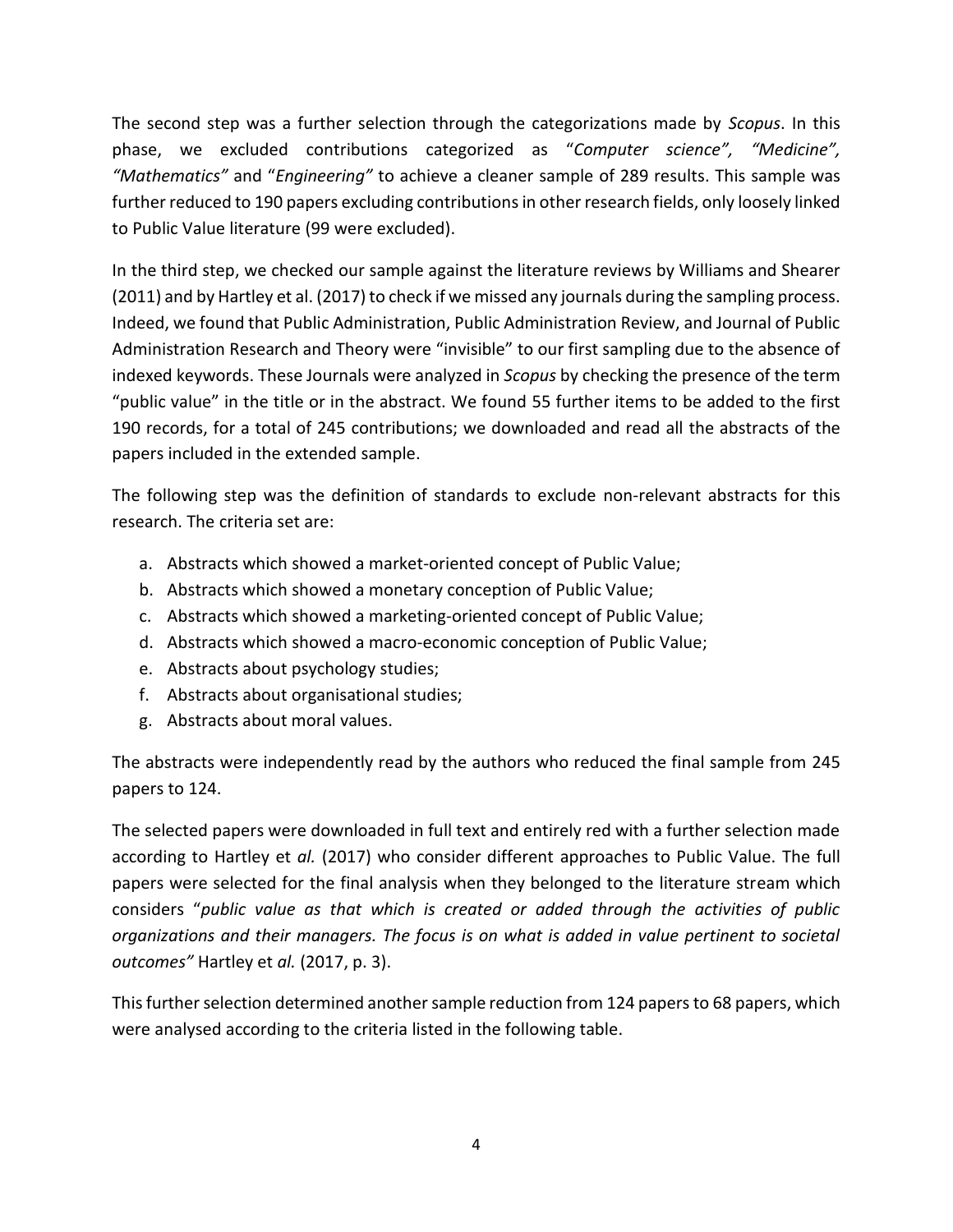#### *Table 1. Structured literature review protocol*

| $\mathbf 1$                  | Source                       |                                                                   |  |  |
|------------------------------|------------------------------|-------------------------------------------------------------------|--|--|
| $\overline{2}$               | Year                         |                                                                   |  |  |
| 3                            | <b>Most Cited Articles</b>   |                                                                   |  |  |
| 4                            | <b>Research methods</b>      |                                                                   |  |  |
|                              |                              | 1. Case-field study-interviews                                    |  |  |
|                              |                              | 2. Content analysis/historical analysis                           |  |  |
|                              |                              | 3. Survey-questionnaire-other empirical                           |  |  |
|                              | 4.                           | Theoretical                                                       |  |  |
| 5                            | Location of the research:    |                                                                   |  |  |
|                              |                              | 1. Europe                                                         |  |  |
|                              |                              | 2. America                                                        |  |  |
|                              | 3.                           | Australia                                                         |  |  |
|                              |                              | 4. Asia                                                           |  |  |
|                              |                              | 5. Africa                                                         |  |  |
|                              | 6.                           | Intercontinental                                                  |  |  |
|                              | 7.                           | None                                                              |  |  |
| 6                            | Organisational focus:        |                                                                   |  |  |
|                              |                              | 1. Public Administrations                                         |  |  |
|                              | 2.                           | Public-Private Partnerships (either users or other organisations) |  |  |
|                              | 3.                           | Non-for profit                                                    |  |  |
| $\overline{7}$               |                              | Framework and Model used                                          |  |  |
|                              |                              | 1. No model proposed                                              |  |  |
|                              | 2.                           | Applies or considers previous models                              |  |  |
|                              |                              | 3. Proposes a new model                                           |  |  |
| 8                            |                              | Level of analysis:                                                |  |  |
|                              |                              | 1. International                                                  |  |  |
|                              | 2.                           | National                                                          |  |  |
|                              | 3.                           | Local                                                             |  |  |
|                              | 4.                           | None                                                              |  |  |
| Public Value core components |                              |                                                                   |  |  |
| 9                            | <b>Public Value Concept</b>  |                                                                   |  |  |
| 10                           | <b>Public Value Creation</b> |                                                                   |  |  |
| 11                           |                              | <b>Public Value Measurement</b>                                   |  |  |

The criteria 1, 2 and 8 adopted for this analysis are adapted from Torchia, Calabrò and Morner (2015) who undertake a systematic literature review on Public-Private Partnerships in Health Care sector. Criteria 3, 4, 5, 6 and 7 are inspired by the work from Cuozzo, Dumay, Palmaccio, & Lombardi (2017) who reviewed the major themes in Intellectual Capital Disclosure. In the end, we integrated the literature review protocol with the Public Value Dynamic perspective by Horner and Hutton (2016, p. 123) who state that Public Value comprehend its Concept, how it can be created and how it can be measured (criteria 9, 10 and 11).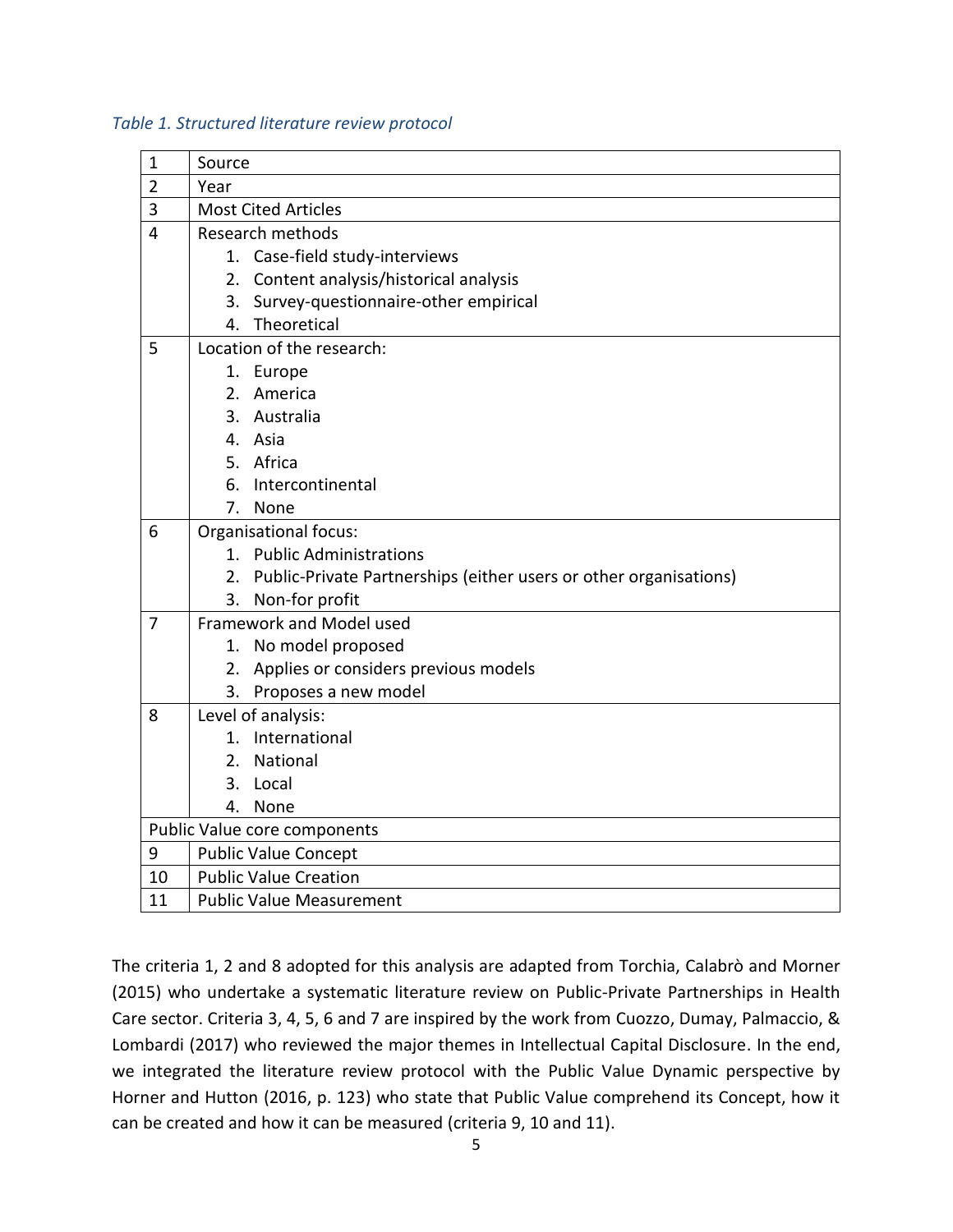#### **3. Results analysis**

#### **3.1 Source**

The journals that published Public Value research are displayed in table 2. This analysis may help in identifying if the journals in the sample have a specific focus on the topic or a broader scope of research (Torchia, Calabrò & Morner, 2015). We decided to associate the Impact Factor to each of them, in order to verify the relevance of the journals (Torchia, Calabrò & Morner, 2015; Massaro, Dumay & Guthrie, 2016).

Looking at the number of articles published in this research field, the "International Journal of Public Administration", is the most prolific journal in the sample. The interesting implication of this analysis seems to be the 2017 Impact Factor of these journals. Public Management Review, the third most prolific journal within the field, has an IF of 2.293, a clear sign of the relevance of Public Value research.

These results suggest that the PV topic is multidisciplinary since it attracted scholars publishing in journals of different fields/disciplines such as public administration, public management, organization, political science, voluntary & non-for-profit. Surprisingly, among the publishing outlets there is not a single accounting journal. This result may hint that the conceptualisation of PV is still not diffused among accounting scholars, which does not imply that there is not research on it. We have examples of studies on performance measurement in public settings, analysing the way societal outcomes can be measured and managed (i.e. Northcott & Ma'amora Taulapapa, 2012), without necessarily referring to PV. However, as a matter of fact, the available accounting papers on PV are now published in public management or public administration journals (i.e. Esposito & Ricci, 2015; Spano, 2009).

| Journal                                           | n° of articles | <b>Impact Factor</b> |
|---------------------------------------------------|----------------|----------------------|
| International Journal of Public Administration    | 17             |                      |
| Studies in Public and Non-Profit Governance       | 12             |                      |
| <b>Public Management Review</b>                   | 8              | 2.293                |
| Australian Journal of Public Administration       | 5              | 1.072                |
| <b>Public Administration</b>                      | 4              | 2.877                |
| <b>Government Information Quarterly</b>           | 3              | 4.090                |
| International Journal of Public Sector Management | 3              |                      |
| <b>Public Administration Review</b>               | 3              | 3.473                |
| American Review of Public Administration          | 2              | 1.438                |
| International Review of Administrative Sciences   | 2              | 1.350                |
| Administration and Society                        |                | 1.092                |

#### *Table 2. Selected papers, journal distribution and impact factor*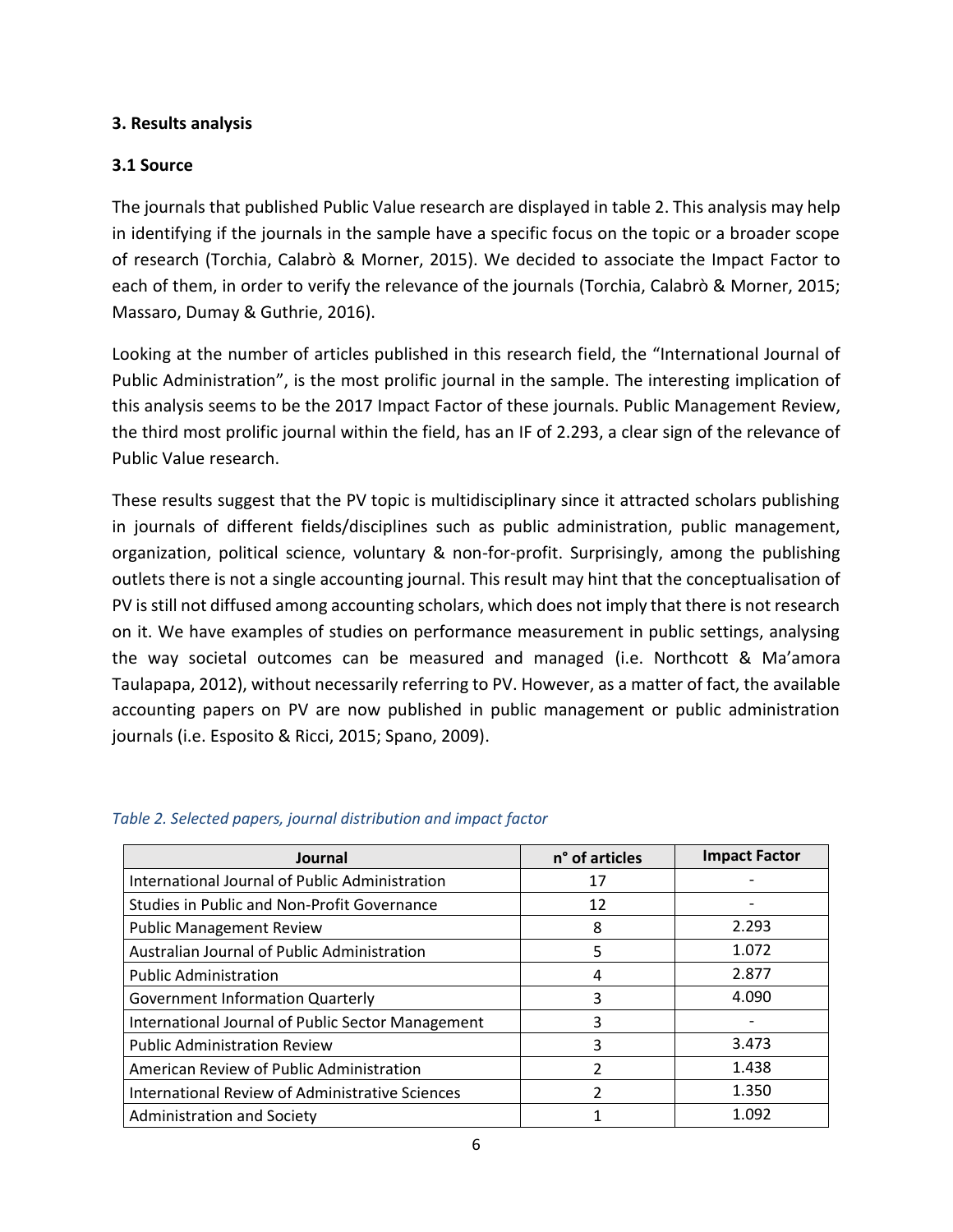| <b>Cultural Trends</b>                               |  |       |
|------------------------------------------------------|--|-------|
| <b>Public Organization Review</b>                    |  |       |
| Annals of Public and Cooperative Economics           |  |       |
| Innovation and the Public Sector                     |  |       |
| Journal of Business Research                         |  | 3.354 |
| Journal of Social Entrepreneurship                   |  |       |
| Journal of Public Administration Research and Theory |  | 3.624 |
| Lex Localis                                          |  | 0.714 |
| Nonprofit Management and Leadership                  |  | 1.236 |
| <b>Policy Studies Journal</b>                        |  | 2.153 |
| <b>Political Studies Review</b>                      |  | 0.625 |
| <b>Public Money and Management</b>                   |  | 1.133 |
| <b>Public Policy and Administration</b>              |  | 1.529 |
| Voluntas                                             |  | 1.098 |

#### **3.2 Year**

The aim of the analysis of the number of publications per year is to look at how the topic evolved during the period analysed, highlighting if scholars are interested in this research field and advancing hypothesis on certain peaks in the number of contributions (Torchia, Calabrò & Morner, 2015, p. 242). It seems clear that Public Value is a topic with a growing importance in public administration research, even considering the specificity of this sample, limited to the second approach to Public Value literature from Hartley et al. (2017).

In the period from 1995 to 2007, the topic seems to be under-researched from scholars, with just 4 contributions in 2007. Since 2007, until 2014, Public Value research started to become popular within the field with a hype in 2014 (with a special issue in Public Administration Review and the edited book "Public Value Management, Measurement and Reporting") up to now, with a slight decrease in the number of contributions.



#### *Figure 1. The papers' distribution by year*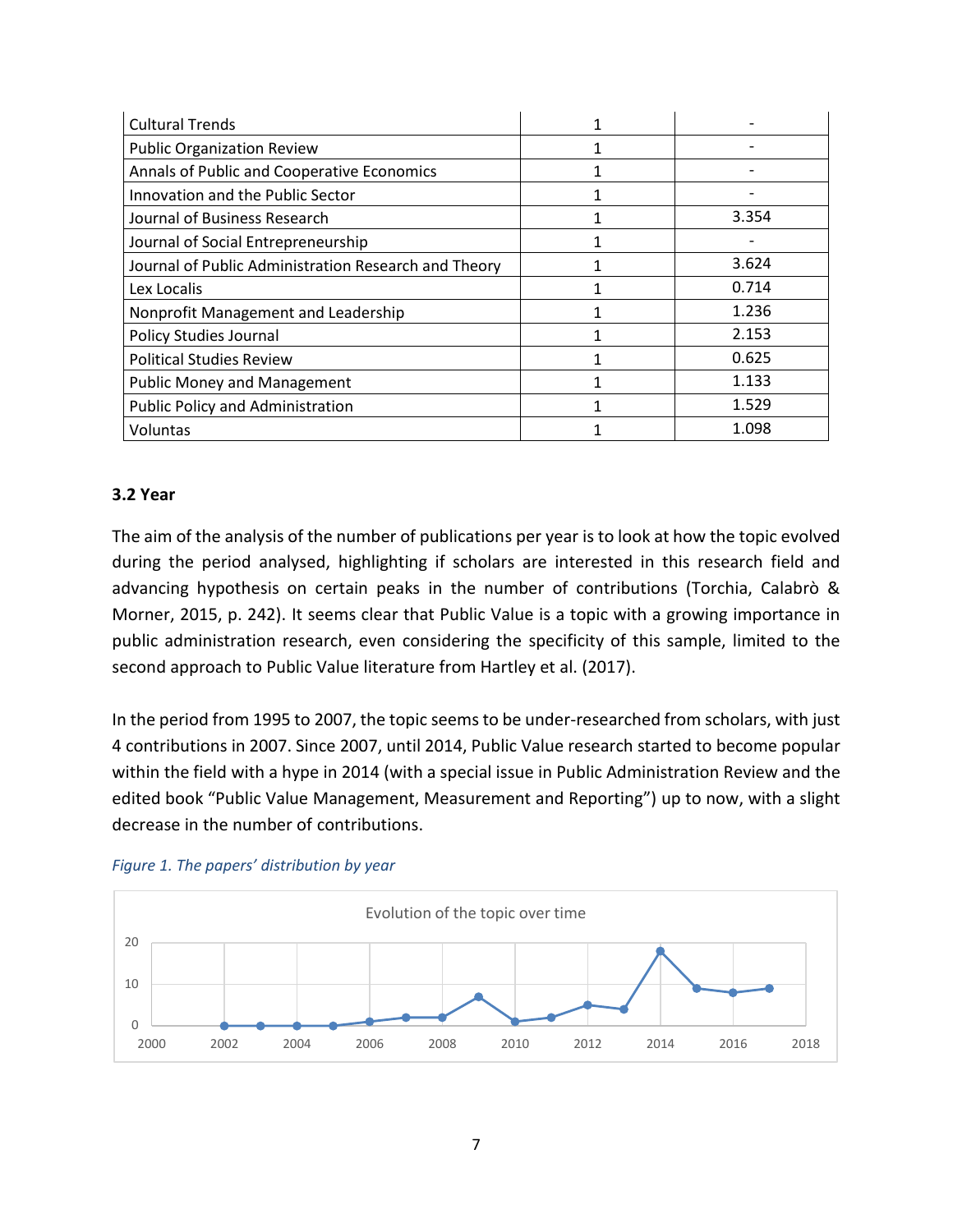#### **3.3 Most cited articles**

The following table displays the 10 most cited Articles in the sample elaborated form *Scopus* database. This metric may help in identifying the "superstar" in the field (Massaro, Dumay & Guthrie, 2016, p.8) and reduces the risk to rely only on the Impact Factor of the journal in the evaluation of the importance of an article (Massaro, Dumay & Guthrie 2016).

The number of citation in the fourth column considers the period from 1995 to 2017 and is cleaned from self-citations by all authors. The most cited contribution in *Scopus* in the one from Stoker (2006), with 370 citations, followed by O'Flynn (2007) with 239 citations. If we consider the number of publications in each year, we can consider these 10 articles as seminal works for the huge increase in contribution number registered from 2014. Indeed, 9 of the 10 most cited Articles were published from 2006 to 2012.

| Author(s) and year             | Article                                     | Journal                             | Citations |
|--------------------------------|---------------------------------------------|-------------------------------------|-----------|
| Stoker, G. (2006)              | Public value management: A new narrative    | of<br>Public<br>American<br>Review  | 370       |
|                                | for networked governance?                   | Administration                      |           |
| O'Flynn, J. (2007)             | From new public management to public        | of Public<br>Australian<br>Journal  | 239       |
|                                | value: Paradigmatic change and managerial   | Administration                      |           |
|                                | implications                                |                                     |           |
| Rhodes, R.A.W., Wanna, J.      | The limits to public value, or rescuing the | Journal<br>Australian<br>of Public  | 120       |
| (2007)                         | responsible government from the platonic    | Administration                      |           |
|                                | guardians                                   |                                     |           |
| Alford, J., Hughes, O. (2008)  | Public value pragmatism as the next phase   | American<br>Review<br>of<br>Public  | 107       |
|                                | of public management                        | Administration                      |           |
| Moore, M., Hartley, J. (2008)  | Innovations in governance                   | <b>Public Management Review</b>     | 101       |
| Bryson, J.M., Crosby, B.C.,    | Public value governance: Moving beyond      | <b>Public Administration Review</b> | 89        |
| Bloomberg, L. (2014)           | traditional public administration and the   |                                     |           |
|                                | new public management                       |                                     |           |
| Cordella, A., Bonina, C.M.     | A public value perspective for ICT enabled  | Information<br>Government           | 77        |
| (2012)                         | public sector reforms: A theoretical        | Quarterly                           |           |
|                                | reflection                                  |                                     |           |
| Williams, I., Shearer,<br>Η.   | Appraising public value: Past, present and  | <b>Public Administration</b>        | 74        |
| (2011)                         | futures                                     |                                     |           |
| Meynhardt, T. (2009)           | Public value inside: What is public value   | International Journal of Public     | 70        |
|                                | creation?                                   | Administration                      |           |
| Bovaird T., Loeffler E. (2012) | From Engagement to Co-production: The       | Voluntas                            | 51        |
|                                | Contribution of Users and Communities to    |                                     |           |
|                                | <b>Outcomes and Public Value</b>            |                                     |           |

#### *Table 3. Top 10 most cited papers*

#### **3.4 Research methods**

The research methods criterion adapted from Guthrie, Ricceri, & Dumay (2012) Guthrie et al. (2012) and Dumay et al. (2016), includes four attributes: Case/Field study/Interviews; Content Analysis/Historical analysis; and Surveys/Questionnaire; and Theoretical.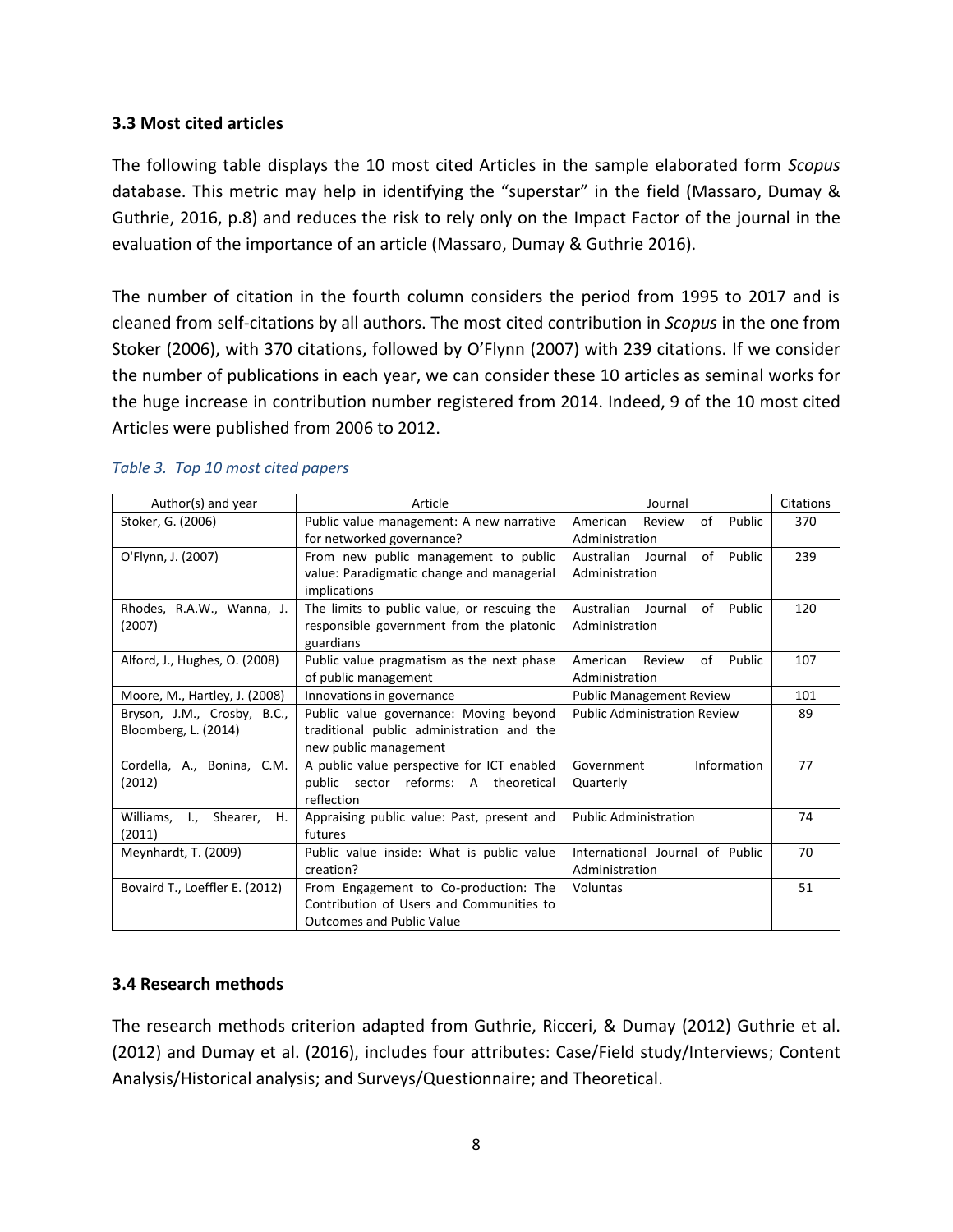The analysis of the "Research methods" shows a clear tendency towards two main approaches. Most of the papers in the sample can be classified as "Theoretical" (44%), this means that a large part of this research field continues questioning and debating on Public Value theory, but without any particular empirical evidence on which the conceptual remarks are based. The second method adopted is the qualitative empirical research (43%) in the form of "Case-Field studies and Interviews". This predominance of qualitative studies may prove the complexity of the Public Value phenomenon and also its glares on ethics, and other intangible variables who are not easily quantifiable through statistical models. However, quantitative studies are present in the form of "Questionnaire, surveys or other empirical" contributions (10%). Content and Historical analysis are the last categories of the sample, with just the 3%.

Looking at the evolution over time of the research methods adopted, we can clearly appreciate two important trends. The first, related to the "Theoretical approach" is represented by the almost "linear" increase in absolute number over the period. The second is the peak in empirical research on case studies and interviews registered in 2014, thanks to the book from Studies in Public and Non-Profit Governance. These trends seem to be influenced by special issues on Public Value-related matters; indeed, these opportunities for researchers could be useful to boost empirical contributions which implement Public Value theories in reality.

The presence of theoretical works as the most diffused type of research denotes the fact that the concept of public value still lacks a shared view in terms of definition, components and hypothesis. This explains the fact that there is no consensus of what public value actually is, how it is created and how it can be measured. This may also explain the fact that most of the studies adopt an exploratory case-study approach in order to observe and/or understand how public value operate in practice, drawing implications for theoretical developments.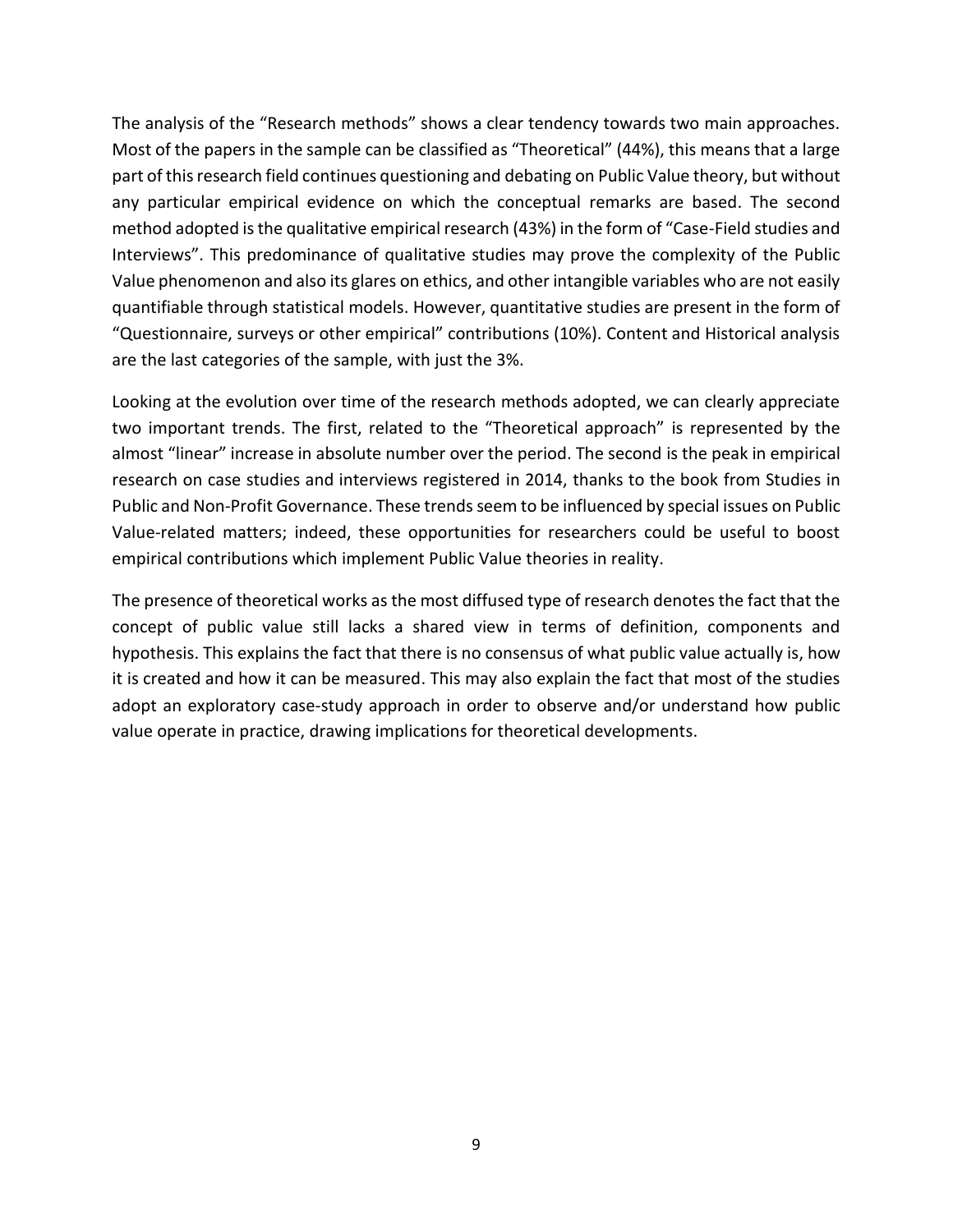



*Figure 3. Selected papers distribution by research methods a longitudinal view*



#### **3.5 Research location**

For Cuozzo et *al. "analysing location is important because it shows the places in which researchers are conducting their studies, and helps the field identify other places and contexts that might be fruitful avenues of enquiry"* (2017, p. 15). The analysis of the "Research location" reflects some insights from the research method criteria. Indeed, the 41% of the sample does not have a specific location ("None") which is a reasonable percentage if considered together with the 44% of theoretical contributions.

The second preferred research setting is "Europe" (24%), a result strongly boosted by the book from Studies in Public and Non-Profit Governance published in 2014. Studies located in "America" are 12% of the sample, with a marked increase at the end of the period. An interesting result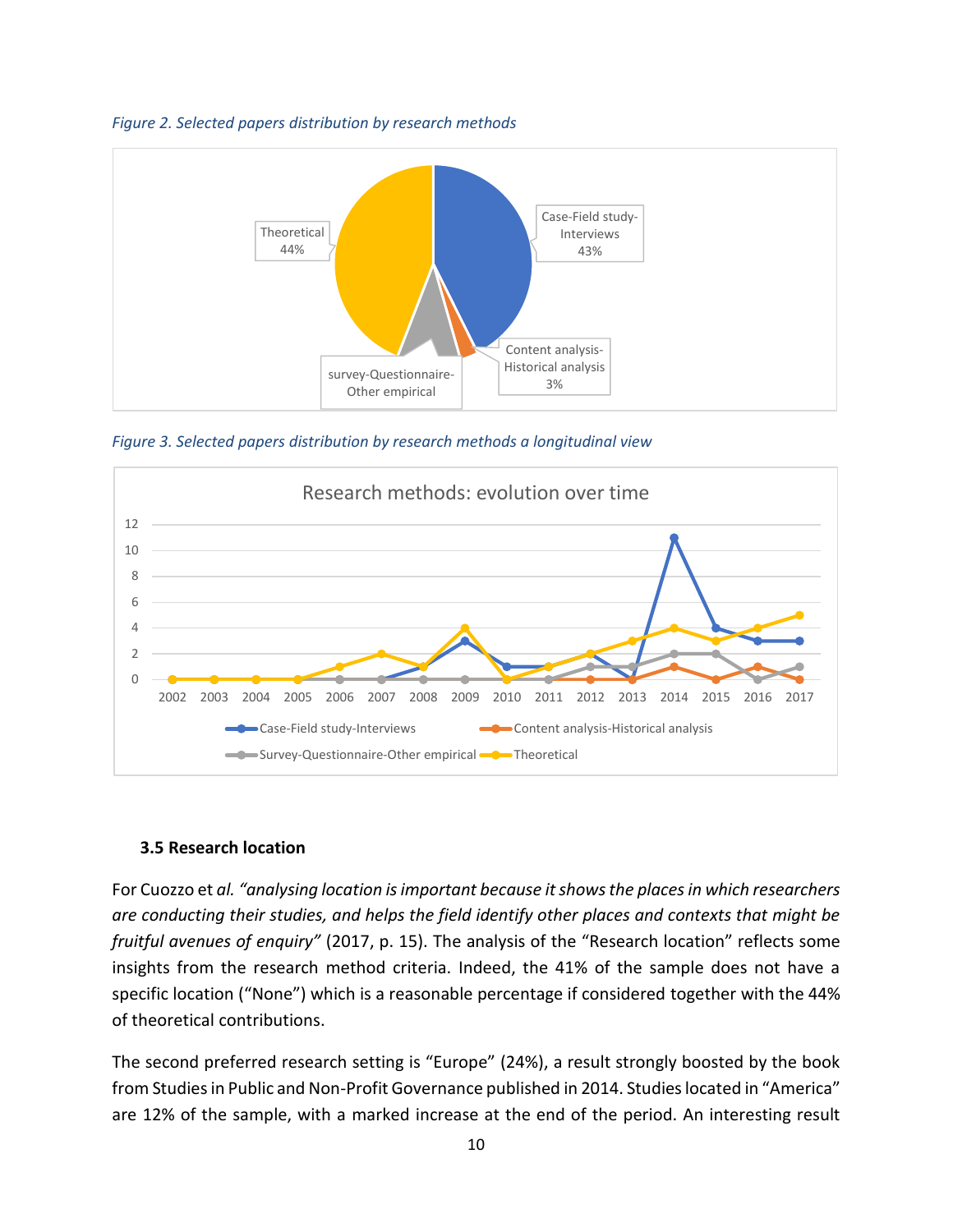comes from "Intercontinental" studies, 7% of the sample, which shows an increasing interest in comparisons between cases or countries from two or more continents. This comparative work needs to be considered fruitful in order to appreciate the possibility to have differences in the way in which public value is conceptualised and measured in different contexts.



*Figure 4. Selected papers distribution by research location*

*Figure 5. Selected papers distribution by research location by year*



#### **3.6 Organisational focus**

The analysis of the "*organisational focus allows a view of the types of organisations that a research paradigm investigates"* (Cuozzo et *al.*, 2017, p. 14). Most of the works analysed focus on "Public administrations" (72%); however, a relevant part of the sample takes into account "Public-Private partnerships" with users and private organisations. It is not surprising that public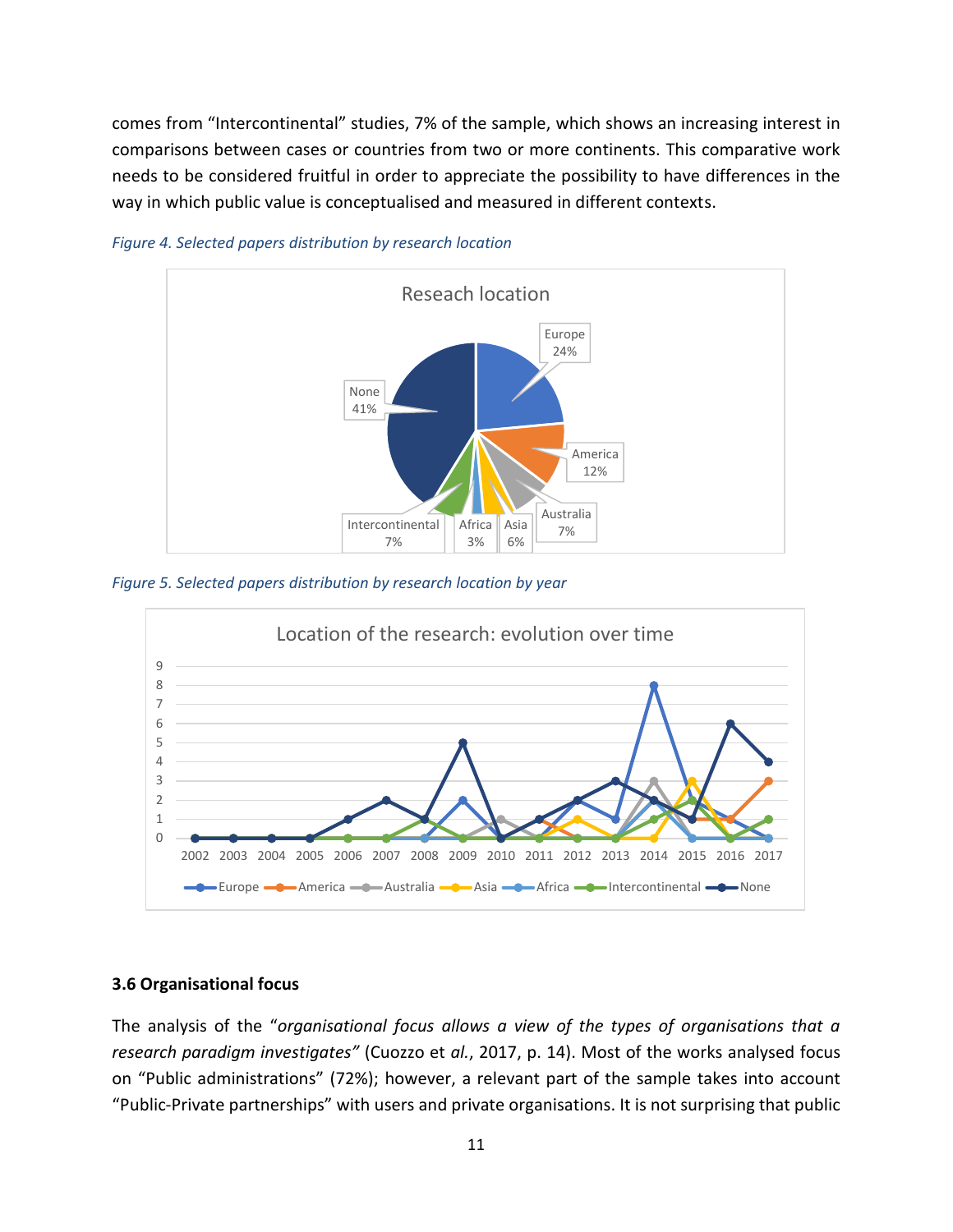value in PPPs attracts the interest of researchers given the increasing significance of hybrid forms in the design and delivery public services (Broadbent & Guthrie, 2008). The great majority remains, however, in the context of public administration, signalling the attempt to understand if and how PV is operationalised within the public domain.



*Figure 6. Selected papers distribution by organizational focus*

*Figure 7. Selected papers distribution by organizational focus by year*



#### **3.7 Framework and Model used**

Turning to the "Framework and Model used", Massaro, Dumay and Guthrie state that "*units embedded in an analytical framework help researchers in organising existing literature"* (2016, p. 13) and, as a result, helps them to understand the maturity of a given research field (Cuozzo et *al.,* 2017, p. 17). It is interesting to notice how 41% of the research "applies or considers previous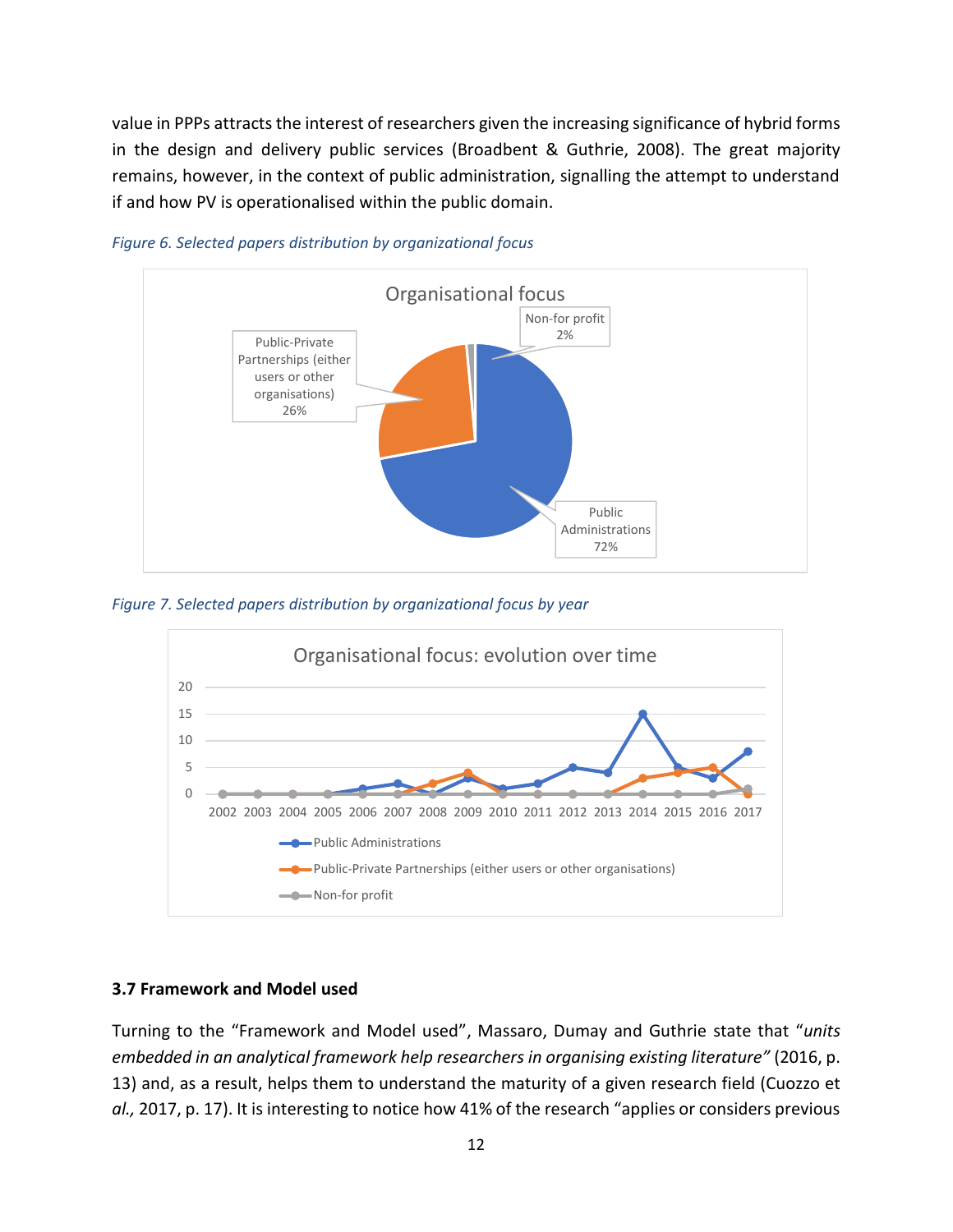models". Moore's (1995) "Strategic triangle" is the most adopted model, with many studies openly referring to one or more of its dimensions. Examples of use of previous models include Spano's analysis of Moore's strategic triangle in his discussion of the link between institutional, political and managerial dimensions in the design of a public administration's management control system, or Sam's (2013) investigation of public value theory as a means to explain bureaucratic experiences with legitimacy building and their implications for policy. The use of previous models has been the dominant trend since 2008, with few exceptions.

On the other hand, studies which do not adopt any specific model represent 35% of the works investigated. These works often consider the concept of public value and its implications in public administration or not-for-profit entities without opening referring to or applying a specific model. An important component of this category are studies which discuss pubic value as a way to overcome the limitations of New Public Management, as an emerging trend in public governance or as a new paradigm (Fisher and Grant, 2013; Shaw, 2013; Stoker, 2006). Analyses that seek to capture value creation without explicitly referring to Moore's model (Angiola *et al*., 2013) are also presented, together with the impact of some of public organisations' emerging priorities, such as transparency, on public value and its creation (Douglas and Meijer, 2017). Unsurprisingly, literature which "proposes a new model" represents 24% of the sample, this mirroring the obvious challenges in proposing innovative ways to conceptualise and measure public value, but at the same time signalling the lack of a consolidated model of public value. Innovative models include public value co-creation, whereby the joint contributions of public administrations, notfor-profit entities and citizens are deemed critical to the generation of value for the community in a context of decreasing resources (Bovaird and Loeffler, 2012; Osborne *et al*., 2016; Page *et al*., 2015; Yang, 2016). A minority of studies have started to tackle the issue of public value measurement, suggesting new models to enhance the ability of a public administration to manage value by means of its "visualisation". These include Spano's (2014) model, based on managerial control systems, and Bracci, Deidda Gagliardo and Bigoni (2014) Value Pyramid. Other authors have sought to provide new understandings of public value, proposing new models which aim at holistically capture the nuances of public value creation and management, for the whole of public administration or specific policies (Bao *et al*., 2013; Gilmore *et al*., 2017, Meynhardt, 2009; Alford and Yates, 2014; Meynhardt *et al*., 2016).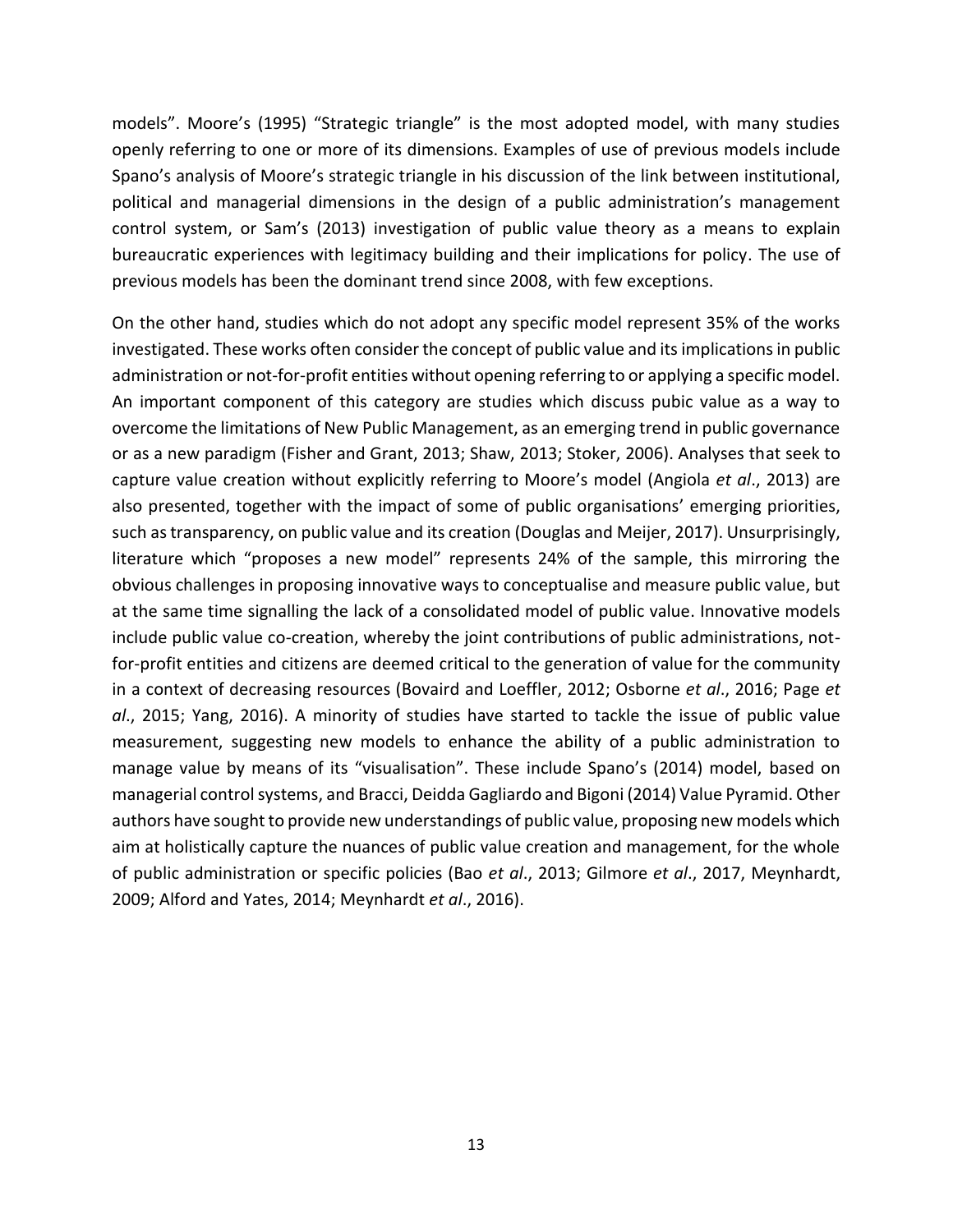

*Figure 8. Selected papers distribution by Framework and model used*

*Figure 9. Selected papers distribution by Framework and model used by year*



#### **3.8 Level of analysis**

Considering the dimension "Level of Analysis", which documents the geographical breadth of the studies (Torchia, Calabrò & Morner, 2015), it can be noted how almost one in three (30% of the sample) does not consider any particular setting and mostly engages in theoretical discussions, with particular emphasis on the concept (or paradigm) of public value and the potential consequences of its application in the context of public administration (see for example Fisher and Grant, 2013; Prebble, 2012). Faulkner and Kaufman (2017) and Williams and Shearer (2011) have presented the results of the first literature reviews on the topic whilst Hartley *et al*. (2017) have suggested an agenda for future empirical research in the field of public value. The absence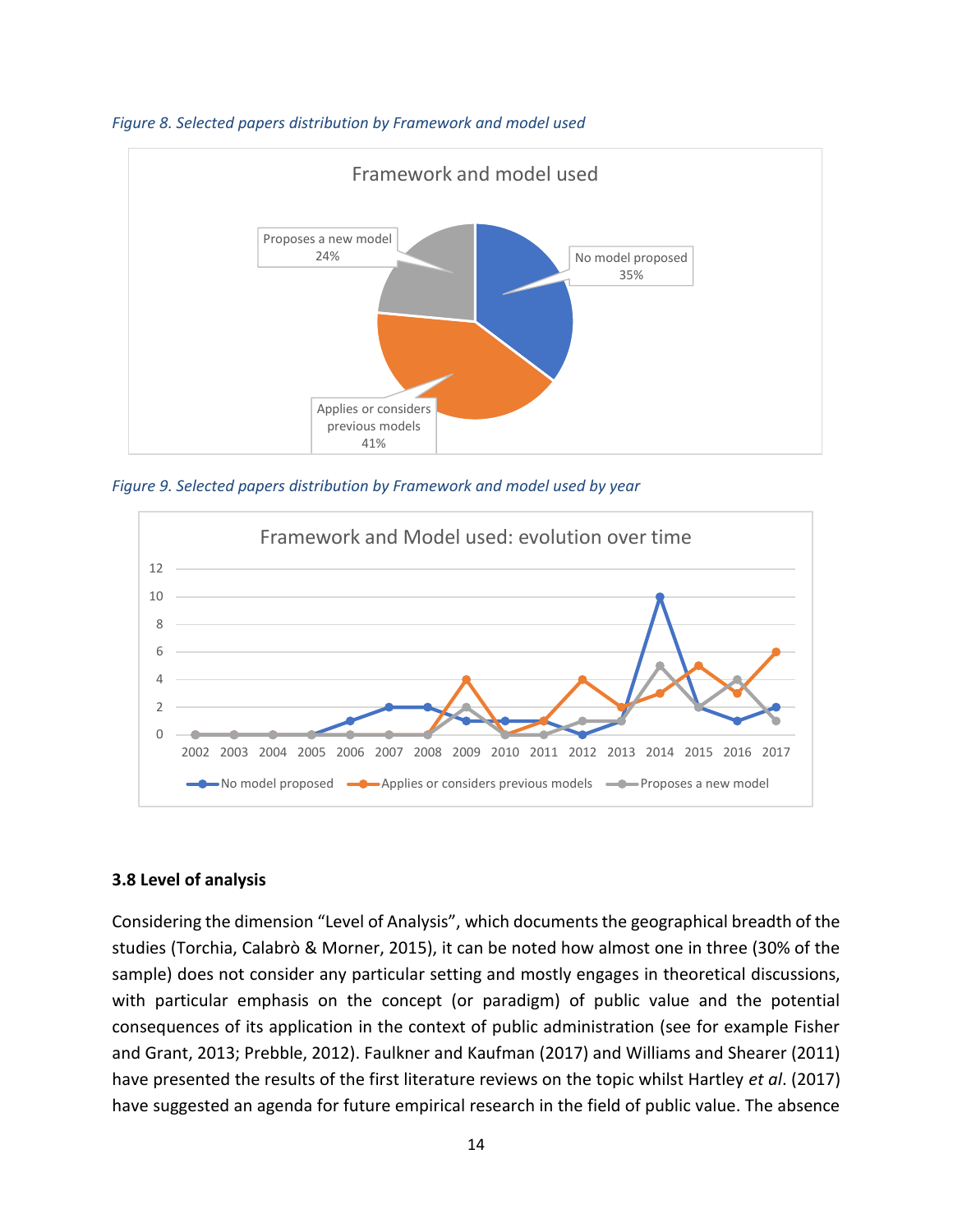of a specific context has been the dominating trend up until the first decade of the current century, when research has started to focus consistently on the study of specific settings, with Australia and the UK the most represented countries.

This increase has been so remarkable that within the period we considered many of the works have a clear "National" focus (41%) as they consider one specific country and explore public value-related issues with reference to the entire country. Examples of this approach include Brookes and Wiggan's(2009) work, where they explore the concept of public value in the delivery of sport services in England, Karunasena and Deng's (2012) investigation of the public value of egovernment in Sri Lanka or Colebatch's (2010) rendition of the relevance of public value to Australian government. Fewer studies have attempted to adopt an "International" focus (21%), seeking to present examples from different contexts and explore what are the peculiar issues related to defining, creating and, to a lesser extent, measuring public value in different contexts. Although the potential differences in terms of the structure of public administration, different (if any) performance measurement systems and heterogeneous cultural values may have limited the diffusion of this strand of research, international comparisons are highly informative and provide the opportunity for a more accurate generalisation of their non-country-specific findings. Most of these studies consider two countries, such as Moore and Hartley, 2008 (USA and UK) Gilmore *et al*., 2017 (Australia and UK), or three, as it is the case for Rhodes and Wanna, 2009 and Hartley *et al*., 2015, who all focus on Australia, New Zealand and the UK. Angiola *et al*.'s (2013) extensive study is a remarkable exception as it focuses on 39 European countries but limits the analysis to the cultural policy field.

The "Local" level is still neglected as only 8% of the research considered in this study deals with this setting. Although micro-level research can be problematic in extending its findings outside the boundaries of the specific context analysed, it nevertheless allows an in-depth study of public value, as the limited extension of the object of study makes it easier to consider all the forces at play in public value creation. Consistently, the consideration of a small entity such as a public theatre has enabled Bracci, Deidda Gagliardo and Bigoni (2014) to test a complex empirical model for public value measurement, thanks to the availability of data and the fruitful collaboration with public servants and managers, opening the possibility for its future application to a larger context. Similarly, the analysis of a small number of public sector innovations, such as congestion charging in London or Private Partnerships to support New York City parks has allowed Moore and Hartley (2008) to develop an analytical schema for evaluating innovations in governance. This micro-level approach has thus the potential to deepen our understanding of specific issues in public value creation and measurement by means of in-depth studies.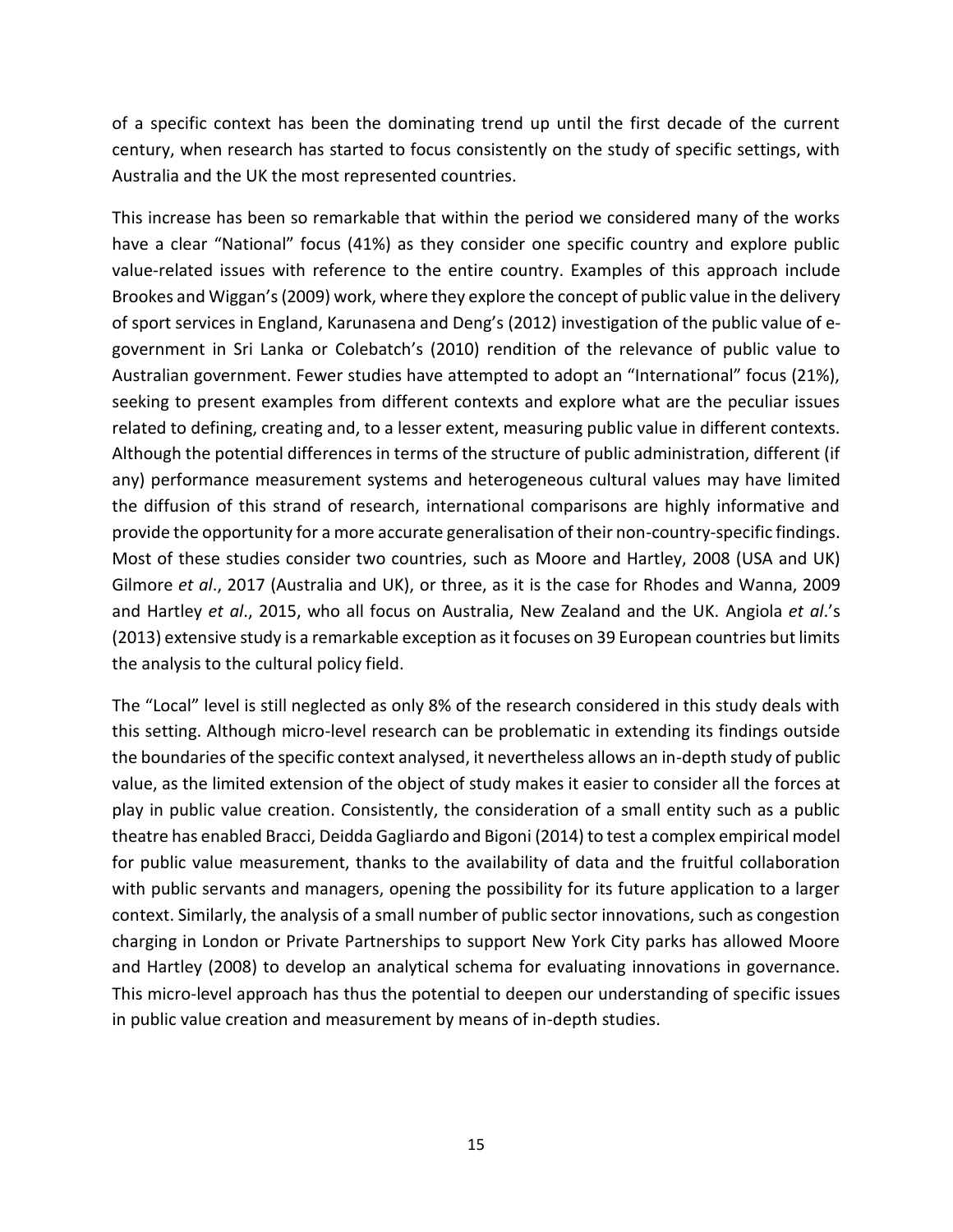



*Figure 11. Selected papers distribution by Level of analysis by year*



#### **3.9 Public Value core components**

Moving to the last dimension analysed, the "Public Value core components" (Horner & Hutton, 2011; Bracci, Deidda Gagliardo & Bigoni*,* 2014; Papi et *al.,* 2018), we categorised the contributions in three main conceptual areas, namely the "Concept" (criteria 9), the "Creation" (criteria 10) and the "Measurement" (Criteria 11) of Public Value. For Massaro, Dumay and Guthrie *"too often, literature reviews only list a summary of the findings, conclusions and unanswered research paths, rather than offering a critique of the field resulting from an in-depth analysis of a defined body of literature. We advocate developing specific analytical frameworks, derived from previous reviews of related fields*" (Massaro, Dumay & Guthrie, 2016, p. 8).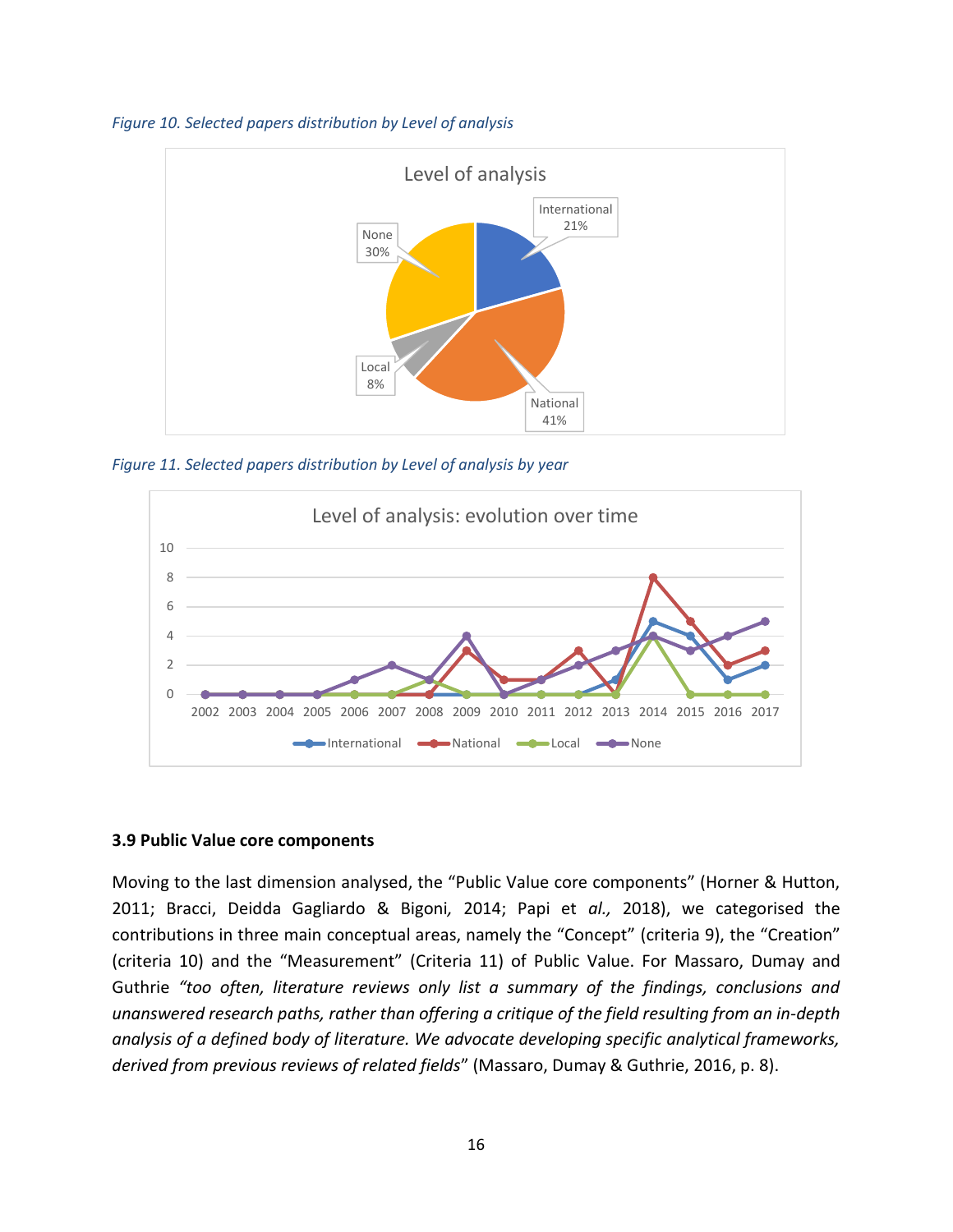Due to the large number of theoretical contributions on Public Value in the sample, unsurprisingly most of papers analysed focus on Public Value "Concept" (52%). This trend shows the notable effort made by researchers to conceptualise and define such a complex phenomenon. A remarkable contribution comes from O'Flynn (2007) who wonders if Public Value Management can be considered as a new paradigm overtaking the limits shown by the New Public Management approach. The contribution from Stoker (2006) aims at sheding light on the role of Public Value as a new narrative discourse for networked governance. However, Public Value concept does not come without criticism. This isthe case of Rhodes and Wanna (2007; 2009) who point out the risk of giving public managers the role of "platonic guardians", who can decide and influence which are the social values worth to be pursued within the representative democracy, and the confusion that comes when we consider Public Value as a theory. Even Fisher and Grant (2013) consider Public Value as a self-serving rhetoric for public managers, neglecting the ethical component of this theory. Another input to the PV concept research comes from Faulkner and Kaufman (2017), Williams and Shearer (2011), and Hartley *et al*. (2017) who sought to "take a snapshot" of the existing contributions and the future empirical challenges on the topic.

PV creation represents the second most investigated field of research (38% of the sample). The scope of this type of research is both theoretical (O'Flynn, 2007; Alford & O'Flynn, 2009; Benington, 2011; Spano ,2014; Bryson, Crosby & Bloomberg, 2014; Prebble, 2015; Greve, 2015; Meynhardt, Chandler & Strathoff, 2016; Busenitz, Sharfman, Townsend & Harkins, 2016; Osborne, Radnor & Strokosch, 2016; Moore, 2016; Faulkner & Kaufman, 2017; Chohan & Jacobs, 2017; Bryson, Sancino, Benington & Sørensen, 2017; Hartley, Alford, Knies & Douglas, 2017), and empirical (Moore, 2008; Meynhardt, 2009; Brookes & Wiggan, 2009; Rhodes & Wanna, 2009; Colebach, 2010; Sam, 2011; Bovaird & Löeffler, 2012; Meynhardt & Diefenbach, 2012; Alford & Yates, 2014; Bracci, Deidda Gagliardo & Bigoni*,* 2014; Cuganesan, Jacobs & Lacey, 2014; Thomson, Caicedo & Mårtensson, 2014). Contributions to PV creation attracted an increasing interest by scholars. Indeed, there are at least 6 papers per year since 2014, showing a tendency to be less influenced by special issues on public value. The other side of the coin (i.e. destruction of PV) was addressed by a very limited number of scholars (Bracci, Gagliardo, & Bigoni, 2014; Esposito & Ricci, 2015). It seems therefore clear that scholars realised that new contributions should consider both what Public Value is, and how this can be deployed and created, moving towards an empirical stream of research. These researches contain the double perspective of Public Value concept and creation.

Despite the modest number of contribution on Public Value measurement (10%), this category presents a good research trajectory. We can appreciate how, in the last four years, 10 to 12 papers sought to show how Public Value can be measured. This interest by researchers may be linked to Moore's work on Public Value accounting in 2014 where the author develops three fundamental philosophical claims on the topic. In particular, Moore states that when the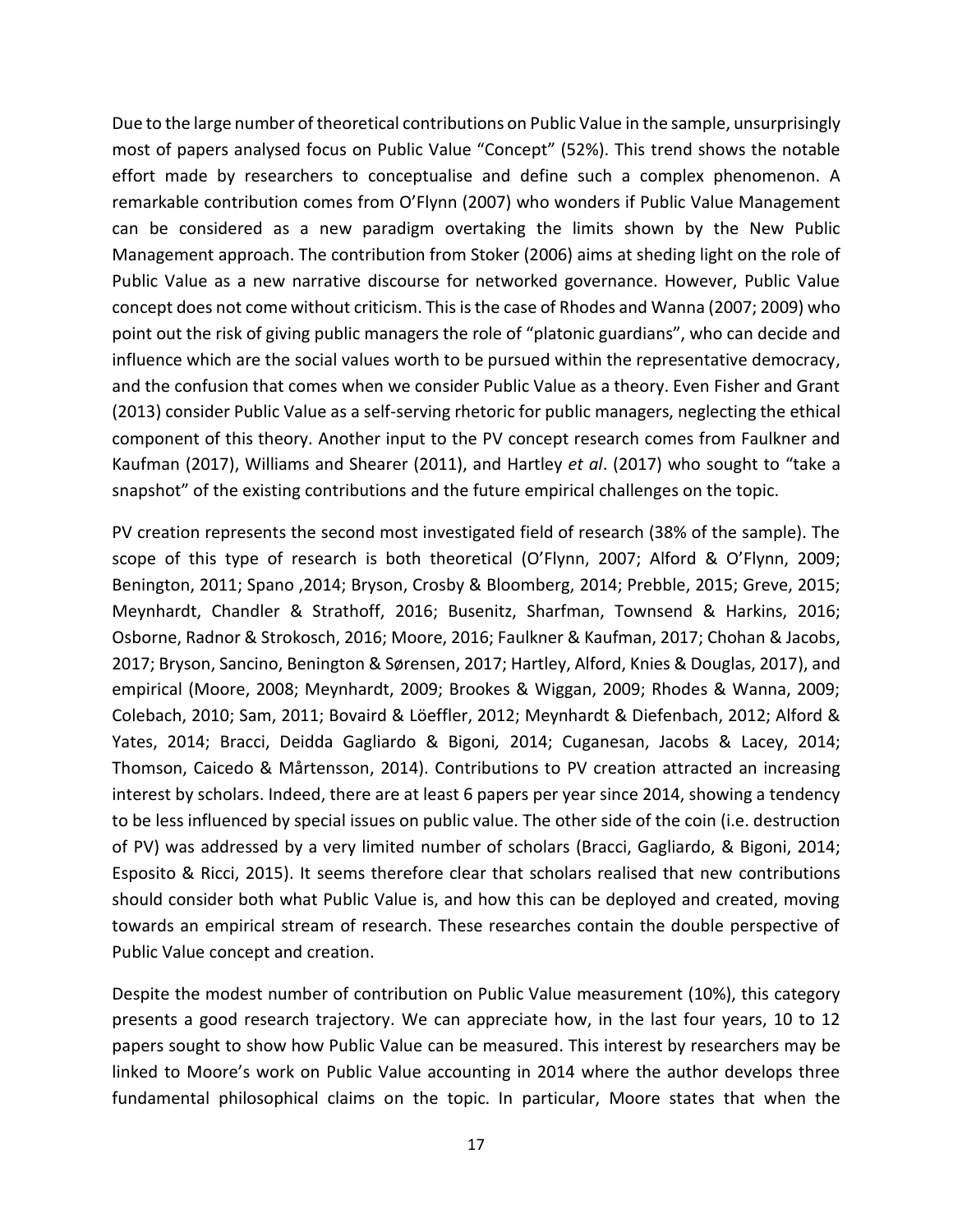collectively owned assets of government are being deployed, the arbiter of PV has to be the collectivity, that these collectively owned assets include not only government money but also the authority of the state, that citizens evaluate government performance both from a utilitarian and deontological perspective (Moore, 2014, p. 475). So how can we account for PV and allow its evaluation by citizens? Brookes and Wiggan (2009) analysed the impact that sport services could have in adding Public Value through a Public Value scorecard developed in specific focus groups. Meynhardt and Diefenbach (2012) use an interesting empirical approach to investigate the role Entrepreneurial Orientation (EO) in Public Value creation through a quantitative analysis of interviews made to 250 middle-managers of Germany's Federal Labour Agency. Bracci, Deidda Gagliardo and Bigoni (2014) adopt an accounting perspective (Benington & Moore, 2010) investigating the role of performance management systems by a longitudinal case study of a theatre in Italy. In order to achieve this aim, the Public Value Pyramid model is applied to quantify the Public Value added. Spano (2014) adopts a similar approach applying a managerial control system in order to establish if an organisation is able to achieve the planned outcomes. Page et *al.* (2015) elaborate on the importance and challenges of public value creation by cross-sector collaborations, identifying indicators to control Public Value created through transportation services. On a similar vein, Douglas and Meijer (2016) investigate how much Public Value can be created in public services analysing the role of transparency through the strategic triangle perspective (Moore, 1995). On the other hand, Public Value measurement enrols theoretical contributions as well. Some excellent examples come from Faulkner & Kaufman (2017), and Hartley et *al.* (2017) who review Public Value literature discovering how the need of empirical contributions does not seem to be satisfied yet, especially with reference to Public Value measurement.



#### *Figure 12. Selected papers distribution by Public Value core components*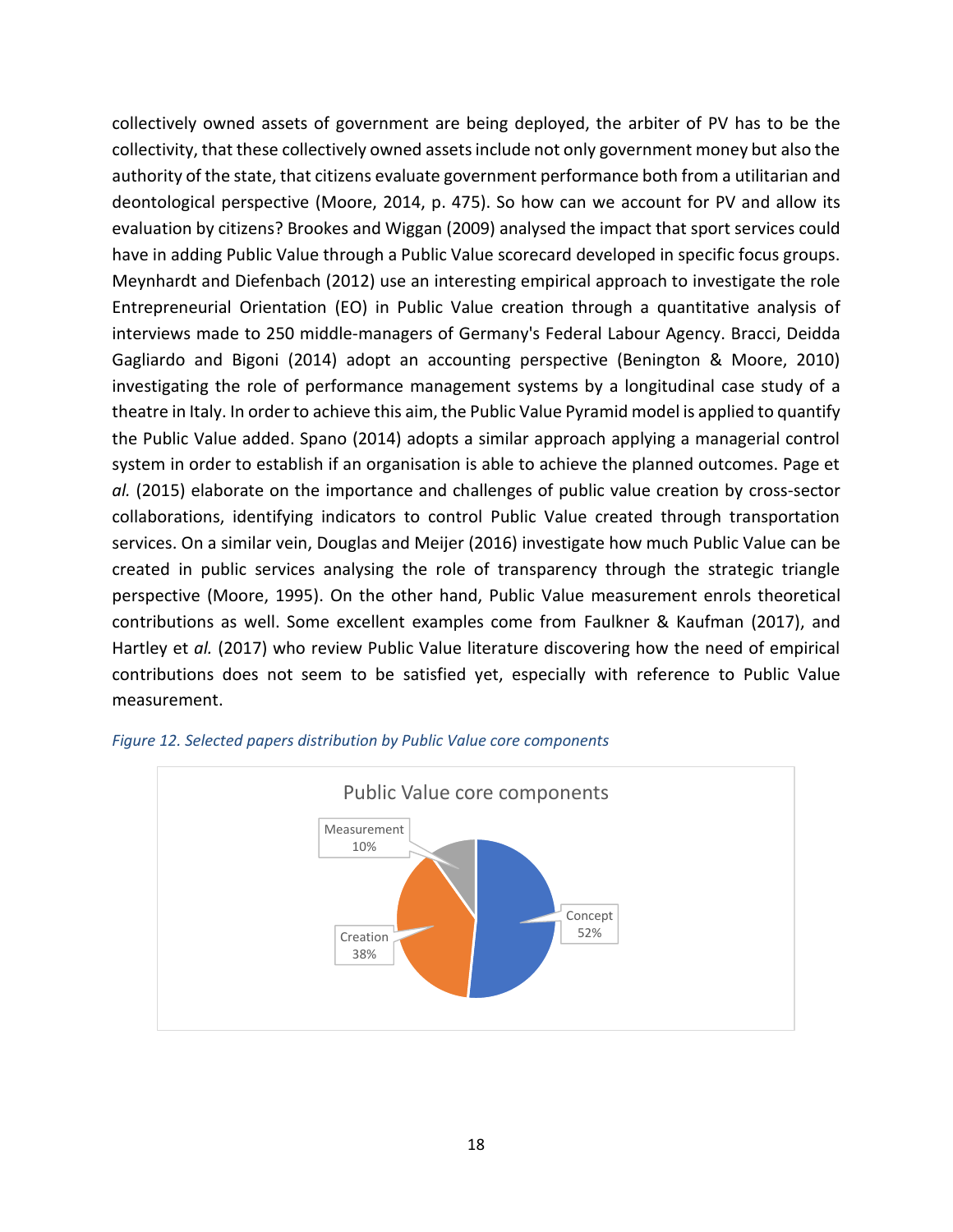

*Figure 13. Selected papers distribution by Public Value core components by year*

#### **4. Discussion and Final remarks**

In this section, we try to summarise the main results and to trace some lines for the future development of PV research and in PV accounting research in particular.

As a general reflection, the number of publications in the period of analysis shows a stabilisation of contribution by year. With the exception of the year 2014, the average number of papers are less than ten per year. The limited number of contributions raises some doubt about the actual emergence of a paradigmatic switch, compared to other frameworks such as NPM, PG or the traditional Public Administration. This confirms the risk for a theoretical stagnation with the literature that is still mostly concentrated on conceptualisation and definitional issues.

If we consider PV under an accounting perspective, an approach that is often hidden in the papers analysed, we need also to think about what we have to account for, how accounts of public value are constructed and used, but at the same time how accounting can also hide public value destruction. PV is far from being a neutral concept since it is grounded in "contested democratic practice" (Benington, 2009) and constructed and argued for by different stakeholders with sometimes opposite views. The conception of PV depends on the activities (or desistance from activities) of some individual actors or organisations, in the achievement of the desired societal outcomes (Hartley et *al.* 2017). Moreover, it is not a list of static public values present in a society at a certain point in time (Bozeman & Moulton, 2011). Therefore, it seems clear that if someone wants to govern, or at least manage, the production of PV, he/she should be able to account for it. Such perspective calls for further investigations on the possible uses of accounting in constructing what PV is and its implications for decision making at different levels (managerial, political, societal). In order to do so, there is a need to adopt a holistic approach to consider all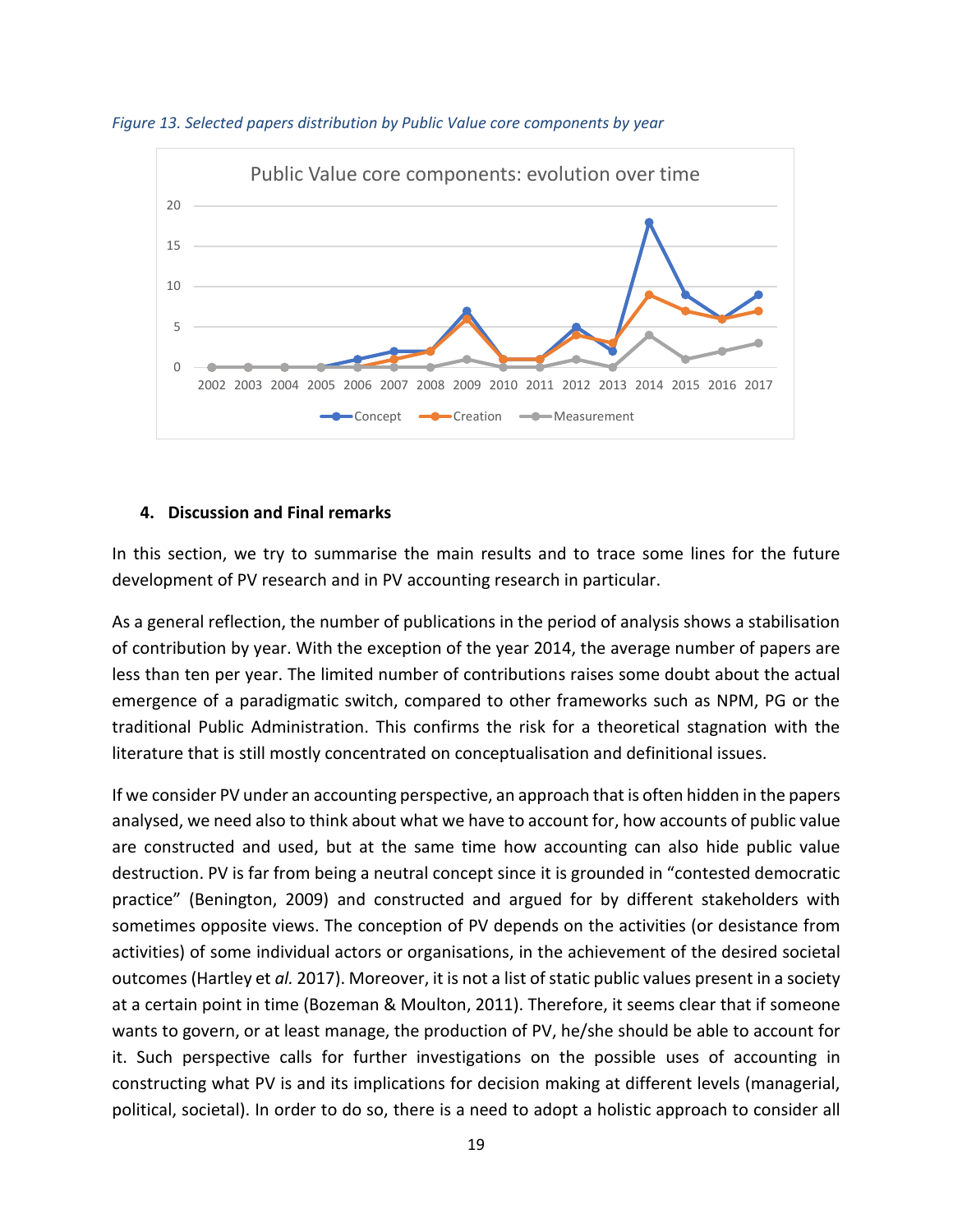the core components of PV (Horner & Hutton, 2011). Future contributions will need to pay more attention to the integration between what PV is, how it is defined, created and destroyed and how it can be measured. We highlighted how in the sample there are a minority of studies that considers these aspects systematically, just 12 studies out of 68. This lack of holistic research determines a shortage of multidisciplinary approaches to PV, which may combine insights from disciplines such as organization science, political science, psychology, accounting, and many other.

To overcome this scarcity, a series of research paths can be followed. One of them can lead scholars to investigate empirical cases with a local level of analysis. Indeed, considering local realities can help researchers to experiment ways to establish how to govern PV creation or cocreation process (Bracci, Bigoni & Deidda Gagliardo, 2014). In the local context of analysis, the multiple social and economic forces that can influence (both in a positive or in a negative way) PV are more easily recognised, allowing researchers to test and experiment in-depth studies. Due to the "simpler" setting of a local research, scholar can focus on comprehensive studies to understand how PV can be conceptualised and constructed by its proponents and beneficiaries and/or to introduce and test innovative models to measure PV, which are fundamental for PV accounting. These applications can take different methodological approaches from normative/positivist to interpretative/constructivist. However, a potentially fruitful methodological approach could take the shape of action research (Susman & Evered, 1978), which is able to combine both the theoretical development and the practical contribution to reallife problems (Dumay & Baard, 2017), through a longitudinal or comparative focus. This particular approach can lead to increase the number of interpretative or critical researches, in a context of dominant normative-conceptual approaches, drawing on studies of particular realities or cases of PV creation. Even social experiments can induce scholars to produce useful knowledge for bridging PV theory and theoretical frameworks from other fields of inquiry (Hartley, Alford, Hughes, & Yates, 2015). As a result, following this research path can help to tackle the risk of theoretical stagnation (Faulkner & Kaufman, 2017) incrementing empirical work as suggested by Hartley et *al.* (2017).

Increasing the number of quantitative studies can be the second possible path to contribute to understand how to account for PV. From the sample analysed, only a few papers undertook this methodology (Meynhardt & Diefenbach, 2012; Hartley et *al.* 2015; Picazo-Vela et *al., 2*017) and, due to its positivistic ontological nature, this may fit well with the large number of normative contributions, which discuss what PV is and how it can be achieved in theoretical terms. Quantitative studies can adopt both a local focus or a broader national or international scope. This can enable researchers to identify which cultural vectors may influence the conception of PV in different countries by the means of multiple international comparisons.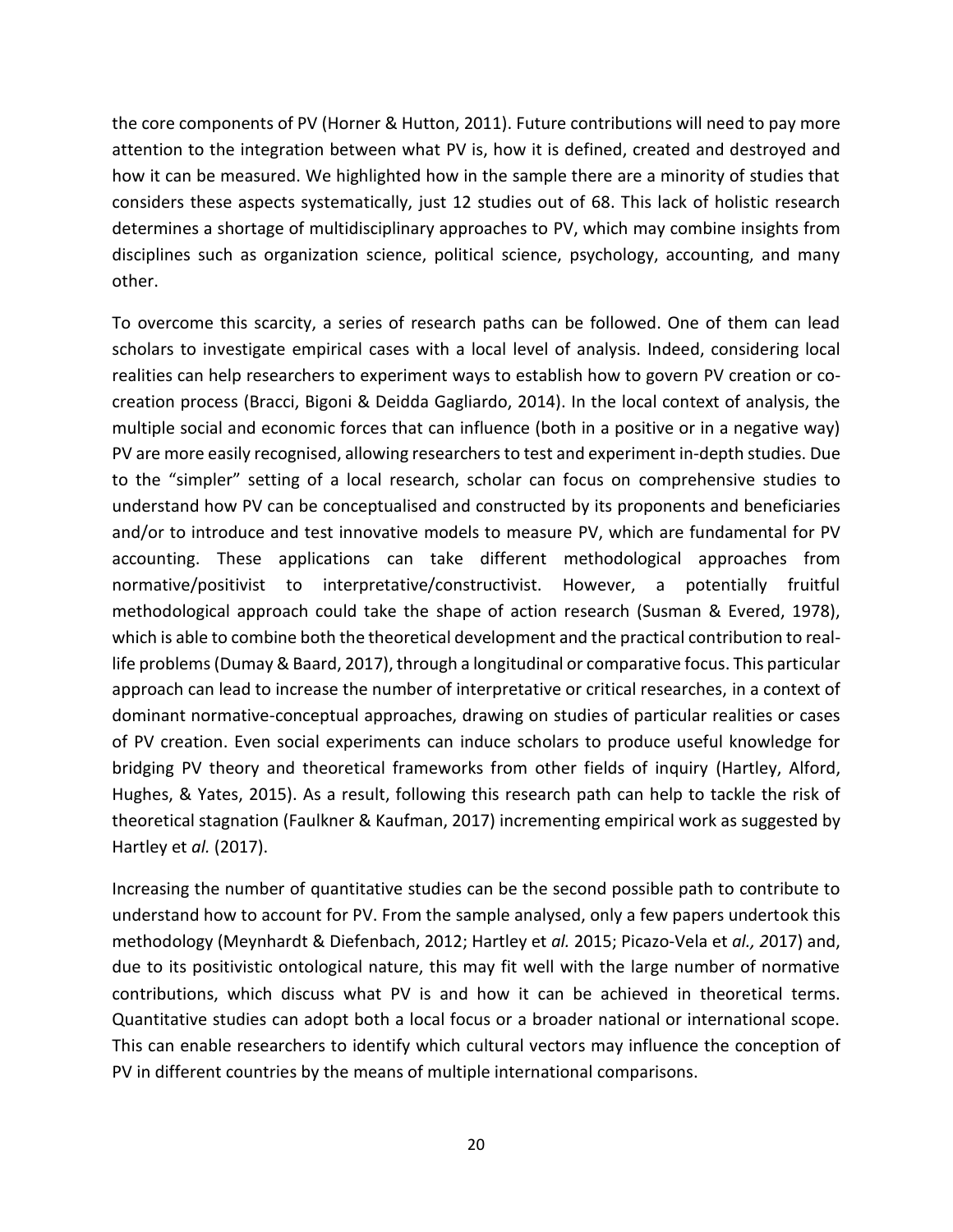The choice of the organisational focus can be an interesting topic to guide future researcher in PV accounting literature. The majority of studies analysed in this paper investigates PV in the context of public administrations, by means of theoretical studies, single case studies or comparisons between multiple case studies or quantitative methods. This trend highlights a clear preference to consider PV as the main task and a duty of public administrations, hiding the complex interplay with private and not-for-profit organisations involved in the design and delivery of public services. Indeed, the latter category of subjects are fundamental when we consider that a key concept of PV is its co-production and co-creation (Bryson, Sancino, Benington, & Sørensen, 2017). Few contributions concentrate on the role of private and not for profit sector in PV creation. We advocate that PV accounting literature could benefit from this type of organisational focus by addressing issues such as network accounting, performance measurement and management. Accounting is deeply implicated as a governance tool of a networked way to co-produce between private subjects and to hold them accountable to public administration (Agostino & Arnaboldi, 2018). If it can be measured, policy makers at a macro level, or local governments at micro level, can visualise the contributions of all the actors involved in the PV co-production process, thereby justifying managerial/policy decisions and the allocation of public funds. Under this point of view, accounting researches can help in identifying ways to hold a range of actors accountable to public administration and citizens and to govern the networked process of creation, contestation and accountability.

Can these multiple spaces for new contributions in the literature lead to a paradigmatic change? In our view, the lack of empirical research (Hartley et al., 2017; Guarini, 2014), the limited number of papers, the high number of theoretical papers without a particular geographical setting, the tendency to avoid quantitative research or in-depth studies at local level, will require much effort and work by scholars, despite more than 20 years of research on the topic. However, the trajectory leading to the rise of a PV paradigm may be reinforced by new contributions on the topic with a strong holistic approach that considers how to add and measure value, under an accounting perspective which may enable managers to govern this process. As our analysis shows, there is no accounting journal that published a PV related paper, calling for a reflection within the discipline on whether PV can be a theory to contribute to by different perspectives. In order to do so, it may be necessary to move away from the disciplinary "comfort zone" by exploring the margins in which accounting is implicated (Miller, 1998) and by adopting an interdisciplinary approach (Jacobs & Cuganesan, 2014). Indeed, as accounting scholars we need to investigate the intersections between well-developed accounting concepts and constructs, such as sustainability accounting, and public value. The analysis carried out is not free of bias and limits. In this work, we did not consider the papers that conceptualize PV as a general contribution to the public sphere and its societal values. Another limit comes from the selection of papers eligible for our sample, some important contributions might have been omitted because they are "invisible" to *Scopus* database and to the methodology adopted here.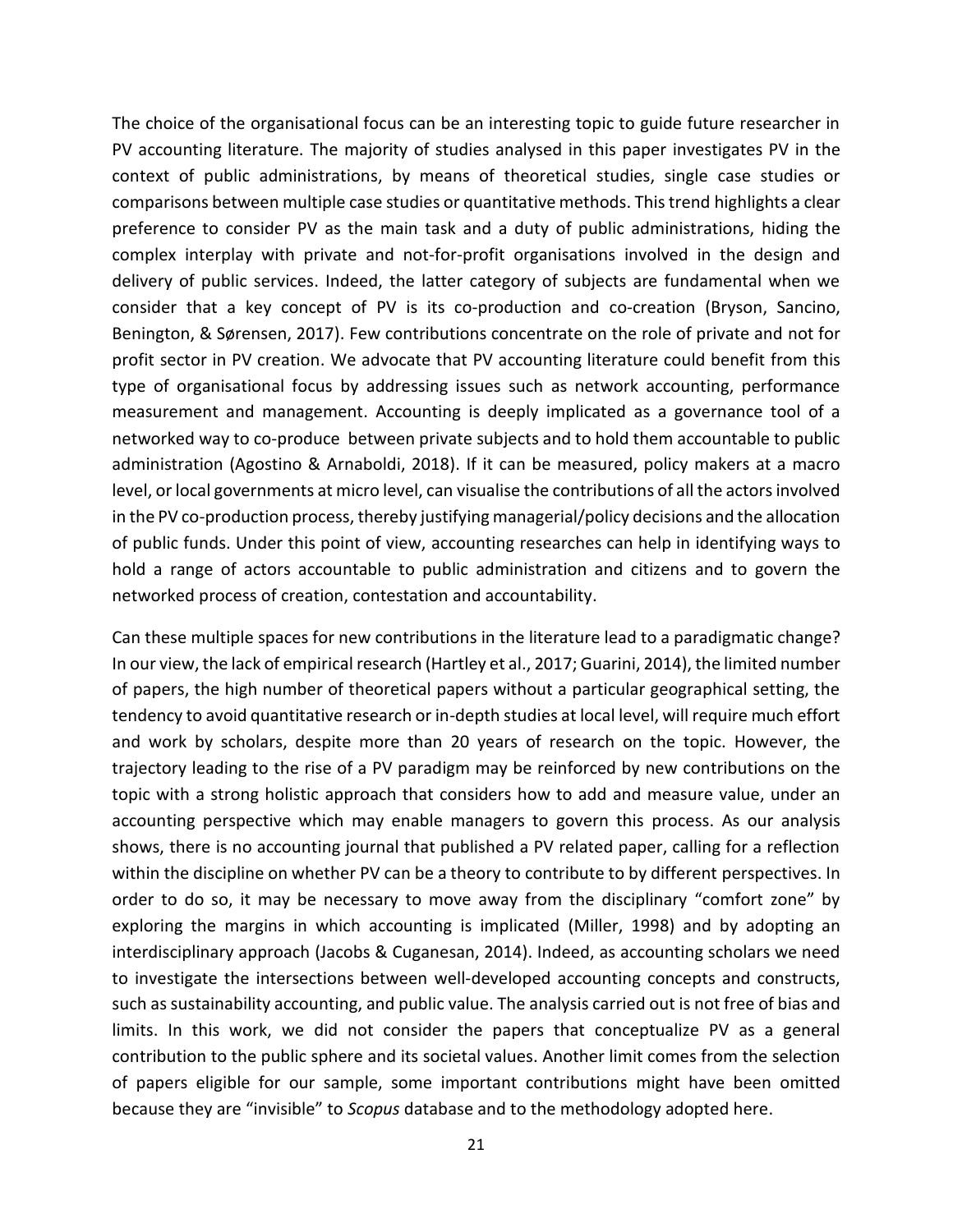#### **References**

- Agostino, D., & Arnaboldi, M. (2018). Performance measurement systems in public service networks. The what, who, and how of control. *Financial Accountability & Management*. http://doi.org/10.1111/faam.12147
- Alford, J., & Hughes, O. (2008). Public Value Pragmatism as the Next Phase of Public Management. *The American Review of Public Administration*, *38*(2), 130–148.
- Alford, J., & O'Flynn, J. (2009). Making sense of public value: concepts, critiques and emergent meanings. *International Journal of Public Administration*, *32*(3–4), 171–191.
- Alford, J., & Yates, S. (2014). Mapping public value processes. *International Journal of Public Sector Management*, *27*(4), 334– 352.
- Benington, J. (2009). Creating the Public In Order To Create Public Value? *Intl Journal of Public Administration Intl Journal of Public Administration Intl Journal of Public Administration*, *32*(4), 232–249.
- Bozeman, B., & Moulton, S. (2011). Integrative publicness: A framework for public management strategy and performance. *Journal of Public Administration Research and Theory*, *21*(SUPPL. 3), 363–380.
- Bracci, E., Gagliardo, E. D., & Bigoni, M. (2014). *Performance management systems and public value strategy: A case study*. *Studies in Public and Non-Profit Governance* (Vol. 3).
- Broadbent, J., & Guthrie, J. (2008). Public sector to public services: 20 years of "contextual" accounting research. *Accounting, Auditing & Accountability Journal*, *21*(2),
- Bryson, J. M., Crosby, B. C., & Bloomberg, L. (2014). Public Value Governance: Moving Beyond Traditional Public Administration and the New Public Management. *Public Administration Review*, *74*(4), 445–456.
- Bryson, J., Sancino, A., Benington, J., & Sørensen, E. (2017). Towards a multi-actor theory of public value co-creation. *Public Management Review*, *19*(5), 640–654.
- Cordella, A., & Bonina, C. M. (2012). A public value perspective for ICT enabled public sector reforms: A theoretical reflection. *Government Information Quarterly*, *29*(4), 512–520.
- Cuozzo, B., Dumay, J., Palmaccio, M., & Lombardi, R. (2017). Intellectual capital disclosure: a structured literature review. *Journal of Intellectual Capital*, *18*(1), 9–28.
- Deidda Gagliardo, E., & Poddighe, F. (2011). The system of creation and measuring of the public local value. Empirical evidence and support for the governance of the territory. In R. Mussari & E. Borgonovi (Eds.), *Collaborating and competing for a responsible and fair market. Government, non-profit organizations, foundations, cooperatives, social enterprises*. Bologna: Il Mulino.
- Dumay, J., & Baard, V. (2017). An introduction to interventionist research in accounting. In Z. Hoque, L. D. Parker, M. A. Covaleski, & K. Haynes (Eds.), *The Routledge Companion to Qualitative Research Methods* (pp. 265–283). New York: Routledge.
- Esposito, P., & Ricci, P. (2015). How to turn public (dis)value into new public value? Evidence from Italy. *Public Money & Management*, *35*(3), 227–231.
- Faulkner, N., & Kaufman, S. (2017). Avoiding Theoretical Stagnation: A Systematic Review and Framework for Measuring Public Value. *Australian Journal of Public Administration*, *0*(0), 1–18.
- Guthrie, J., Marcon, G., & Russo, S. (2014). *Public Value Management, Measurement and Reporting*. London: Emerald Group Publishing Ltd.
- Guthrie, J., Ricceri, F., & Dumay, J. (2012). Reflections and projections: A decade of Intellectual Capital Accounting Research. *The British Accounting Review*, *44*, 68–82.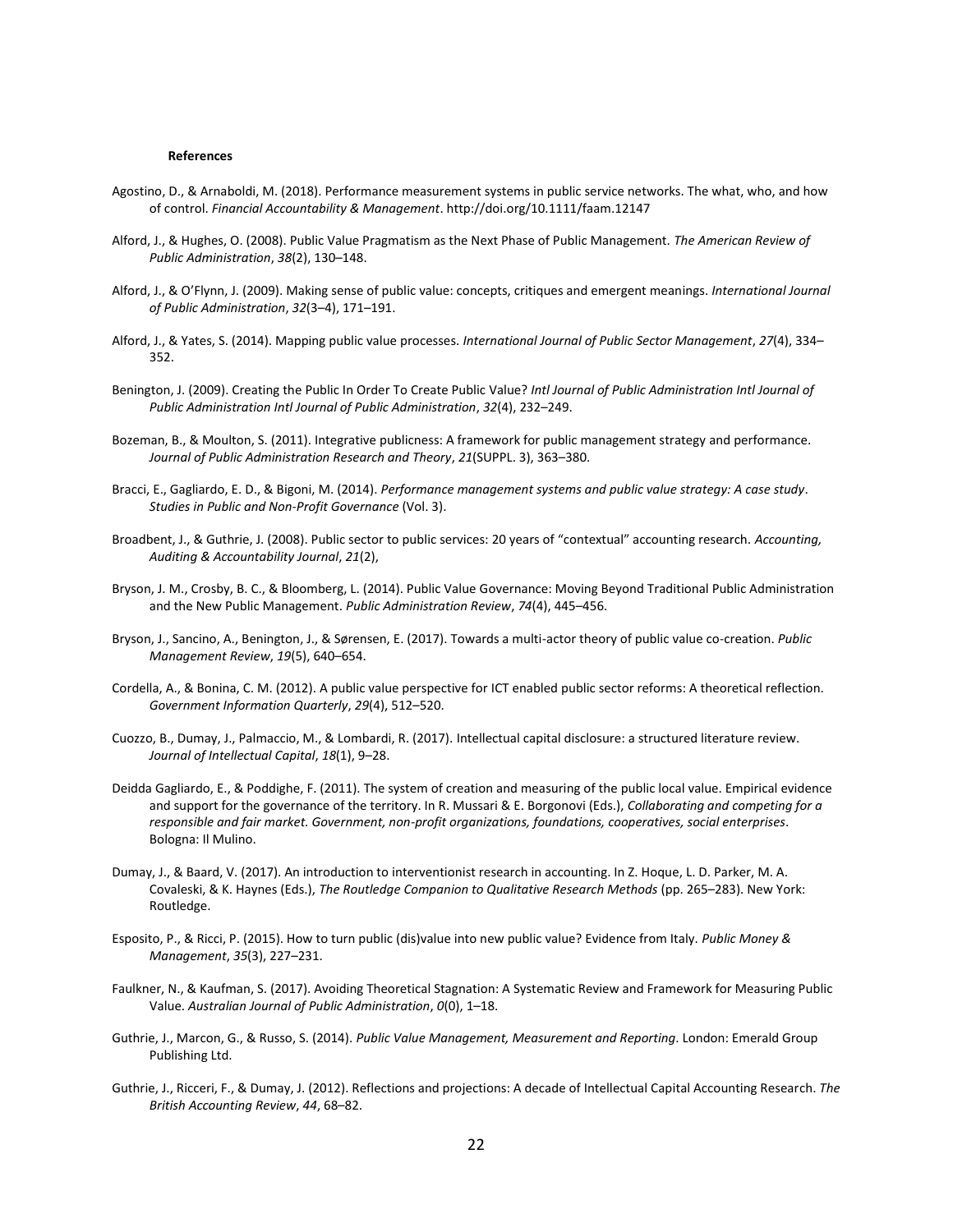- Hartley, J., Alford, J., Hughes, O., & Yates, S. (2015). Public value and political astuteness in the work of public managers: The art of the possible. *Public Administration*, *93*(1), 195–211.
- Hartley, J., Alford, J., Knies, E., & Douglas, S. (2017). Towards an empirical research agenda for public value theory. *Public Management Review*, *19*(5), 670–685.
- Horner, L., & Hutton, W. (2011). Public Value Deliberative Democracy and the Role of Public Managers. In J. Benington & M. H. Moore (Eds.), *Public Value: Theory and Practice* (pp. 112–126). Basingstone, UK: Palgrave Macmillan.
- Jacobs, K., & Cuganesan, S. (2014). Interdisciplinary accounting research in public sector: dissolving boundaries to tackle wicked problems. *Accounting, Auditing & Accountability Journal*, *27*(8), 1250–1256.
- Kelly, G., Mulgan, G., & Muers, S. (2002). *Creating public value: an analytical framework for public service reform*. Discussion paper by Cabinet Office Strategy Unit, London.
- Massaro, M., Dumay, J., & Guthrie, J. (2016). On the shoulders of giants: undertaking a structured literature review in accounting. *Accounting, Auditing & Accountability Journal*, *29*(5), 767–801.
- Miller, P. (1998). The margins of accounting. *European Accounting Review*, *7*(4), 605–621. h
- Moore, M. H. (1995). *Creating public value: strategic management in government*. Cambridge MA: Harvard University Press.
- Moore, M. H. (2003). *The Public Value Scorecard* (The Hauser Center for Nonprofit Organizations Working Paper n°18).
- Moore, M. H. (2014). Public Value Accounting: Establishing the Philosophical Basis. *Public Administration Review*, *74*(4), 465– 477.
- Northcott, D., & Ma'amora Taulapapa, T. (2012). Using the balanced scorecard to manage performance in public sector organizations. *International Journal of Public Sector Management*, *25*(3), 166–191.
- O'Flynn, J. (2007). From New Public Management to Public Value: paradigmatic change and managerial implications. *Australian Journal of Public Administration*, *66*(3), 353–366.
- Papi, L., Bigoni, M., Bracci, E., & Deidda Gagliardo, E. (2018). Measuring public value: a conceptual and applied contribution to the debate. *Public Money and Management*.
- Spano, A. (2009). Public value creation and management control systems. *International Journal of Public Administration*, *32*(3– 4), 328–348.
- Stoker, G. (2006). Public Value Management: A New Narrative for Networked Governance? *The American Review of Public Administration*, *36*(1), 41–57.
- Susman, G. I., & Evered, R. D. (1978). An Assessment of the Scientific Merits of Action Research. *Administrative Science Quarterly*, *23*(4), 582–603.
- Torchia, M., Calabrò, A., & Morner, M. (2015). Public–Private Partnerships in the Health Care Sector: A systematic review of the literature. *Public Management Review*, *17*(2), 236–261.
- Van Der Wal, Z., Nabatchi, T., & De Graaf, G. (2015). From Galaxies to Universe: A Cross-Disciplinary Review and Analysis of Public Values Publications From 1969 to 2012. *American Review of Public Administration*, *45*(1), 13–28.

Williams, I., & Shearer, H. (2011). Appraising Public Value: Past, Present and Futures. *Public Administration*, *89*(4), 1367–1384.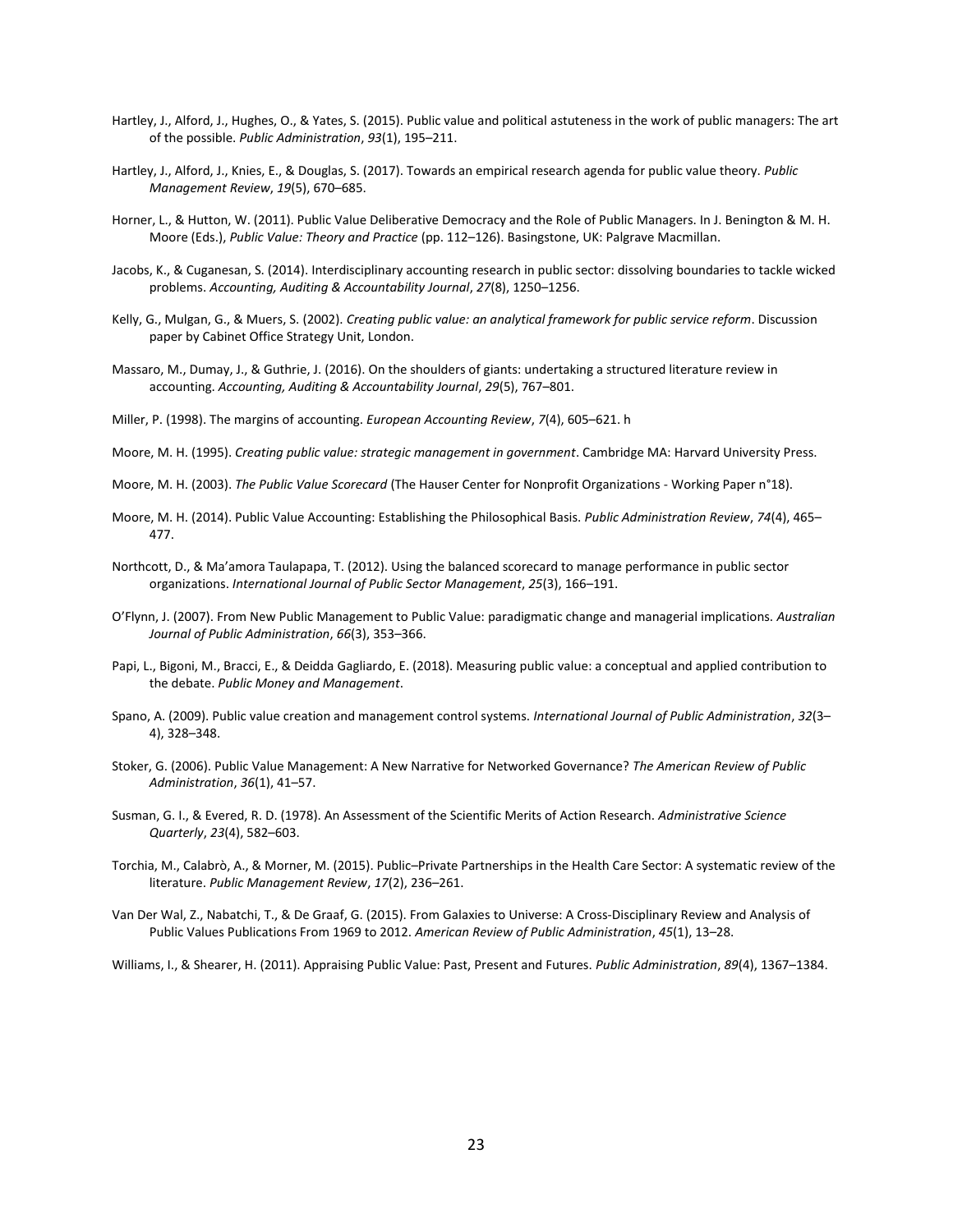#### **ANNEX 1: Reference of the Journals reviewed**

Alford, J., & Hughes, O. (2008). Public value pragmatism as the next phase of public management. *American Review of Public Administration*, *38*(2), 130–148. https://doi.org/10.1177/0275074008314203

Alford, J., & O'Flynn, J. (2009). Making sense of public value: Concepts, critiques and emergent meanings. *International Journal of Public Administration*, *32*(3–4), 171–191. https://doi.org/10.1080/01900690902732731 Alford, J., & Yates, S. (2014). Mapping public value processes. *International Journal of Public Sector Management*,

*27*(4), 334–352. https://doi.org/10.1108/IJPSM-04-2013-0054 Angiola, N., Bianchi, P., & Marino, R. (2013). Cultural Strategies and Public Value Creation: Empirical Evidence. *International Journal of Public Administration*, *36*(7), 492–504. https://doi.org/10.1080/01900692.2013.773032

Bao, G., Wang, X., Larsen, G. L., & Morgan, D. F. (2013). Beyond New Public Governance. *Administration & Society*, *45*(4), 443–467. https://doi.org/10.1177/0095399712464952

Benington, J. (2009). Creating the public in order to create public value? *International Journal of Public Administration*, *32*(3–4), 232–249. https://doi.org/10.1080/01900690902749578

Bovaird, T., & Loeffler, E. (2012). From Engagement to Co-production: The Contribution of Users and Communities to Outcomes and Public Value. *Voluntas*, *23*(4), 1119–1138. https://doi.org/10.1007/s11266-012-9309-6

Brookes, S., & Wiggan, J. (2009). Reflecting the public value of sport: A game of two halves? *Public Management Review*, *11*(4), 401–420. https://doi.org/10.1080/14719030902989490

Bryson, J. M., Crosby, B. C., & Bloomberg, L. (2014). Public value governance: Moving beyond traditional public administration and the new public management. *Public Administration Review*, *74*(4), 445–456. https://doi.org/10.1111/puar.12238

Bryson, J., Sancino, A., Benington, J., & Sørensen, E. (2017). Towards a multi-actor theory of public value co-creation. *Public Management Review*, *19*(5), 640–654. https://doi.org/10.1080/14719037.2016.1192164

Busenitz, L. W., Sharfman, M. P., Townsend, D. M., & Harkins, J. A. (2016). The Emergence of Dual-Identity Social Entrepreneurship: Its Boundaries and Limitations. *Journal of Social Entrepreneurship*, *7*(1), 25–48. https://doi.org/10.1080/19420676.2014.987801

Chien, H. (2015). Beyond the Dichotomous Evaluation of the Public Value-PPP Relation: From PPP to PPX. *Lex localis - Journal of Local Self-Government*, 13 (3).

Chohan, U. W., & Jacobs, K. (2017a). Public value as rhetoric: a budgeting approach. *International Journal of Public Administration*, *0*(0), 1–11. https://doi.org/10.1080/01900692.2017.1373673

Chohan, U. W., & Jacobs, K. (2017b). Public Value in Politics: A Legislative Budget Office Approach. *International Journal of Public Administration*, *40*(12), 1063–1073. https://doi.org/10.1080/01900692.2016.1242612

Colebatch, H. K. (2010). Valuing public value: Recognising and applying knowledge about the governmental process. *Australian Journal of Public Administration*, *69*(1), 66–78. https://doi.org/10.1111/j.1467-8500.2009.00665.x

Colon, M., & Guérin-Schneider, L. (2015). The reform of New Public Management and the creation of public values: compatible processes? An empirical analysis of public water utilities. *International Review of Administrative Sciences*, *81*(2), 264–281. https://doi.org/10.1177/0020852314568837

Connolly, J. (2016). Contribution analysis as an approach to enable public managers to demonstrate public value. *International Journal of Public Sector Management*, *29*(7), 690–707. https://doi.org/10.1108/IJPSM-12-2015- 0225

Cordella, A., & Bonina, C. M. (2012). A public value perspective for ICT enabled public sector reforms: A theoretical reflection. *Government Information Quarterly*, *29*(4), 512–520. https://doi.org/10.1016/j.giq.2012.03.004

de Jong, J., Douglas, S., Sicilia, M., Radnor, Z., Noordegraaf, M., & Debus, P. (2017). Instruments of value: using the analytic tools of public value theory in teaching and practice. *Public Management Review*, *19*(5), 605–620. https://doi.org/10.1080/14719037.2016.1192162

Douglas, S., & Meijer, A. (2016). Transparency and Public Value—Analyzing the Transparency Practices and Value Creation of Public Utilities. *International Journal of Public Administration*, *39*(12), 940–951. https://doi.org/10.1080/01900692.2015.1064133

Esposito, P., & Ricci, P. (2015). How to turn public (dis)value into new public value? Evidence from Italy. *Public Money & Management*, *35*(3), 227–231. https://doi.org/10.1080/09540962.2015.1027499

Faulkner, N., & Kaufman, S. (2017). Avoiding Theoretical Stagnation: A Systematic Review and Framework for Measuring Public Value. *Australian Journal of Public Administration*, *0*(0), 1–18. https://doi.org/10.1111/1467- 8500.12251

Fisher, J., & Grant, B. (2013). Public Value: Recovering the Ethical for Public Sector Managers. *International Journal of Public Administration*, *36*(4), 248–255. https://doi.org/10.1080/01900692.2012.757618

Gilmore, A., Glow, H., & Johanson, K. (2017). Accounting for quality: arts evaluation, public value and the case of "Culture counts." *Cultural Trends*, *26*(4), 282–294. https://doi.org/10.1080/09548963.2017.1382761

Greve, C. (2015). Ideas in Public Management Reform for the 2010s. Digitalization, Value Creation and Involvement. *Public Organization Review*, *15*(1), 49–65. https://doi.org/10.1007/s11115-013-0253-8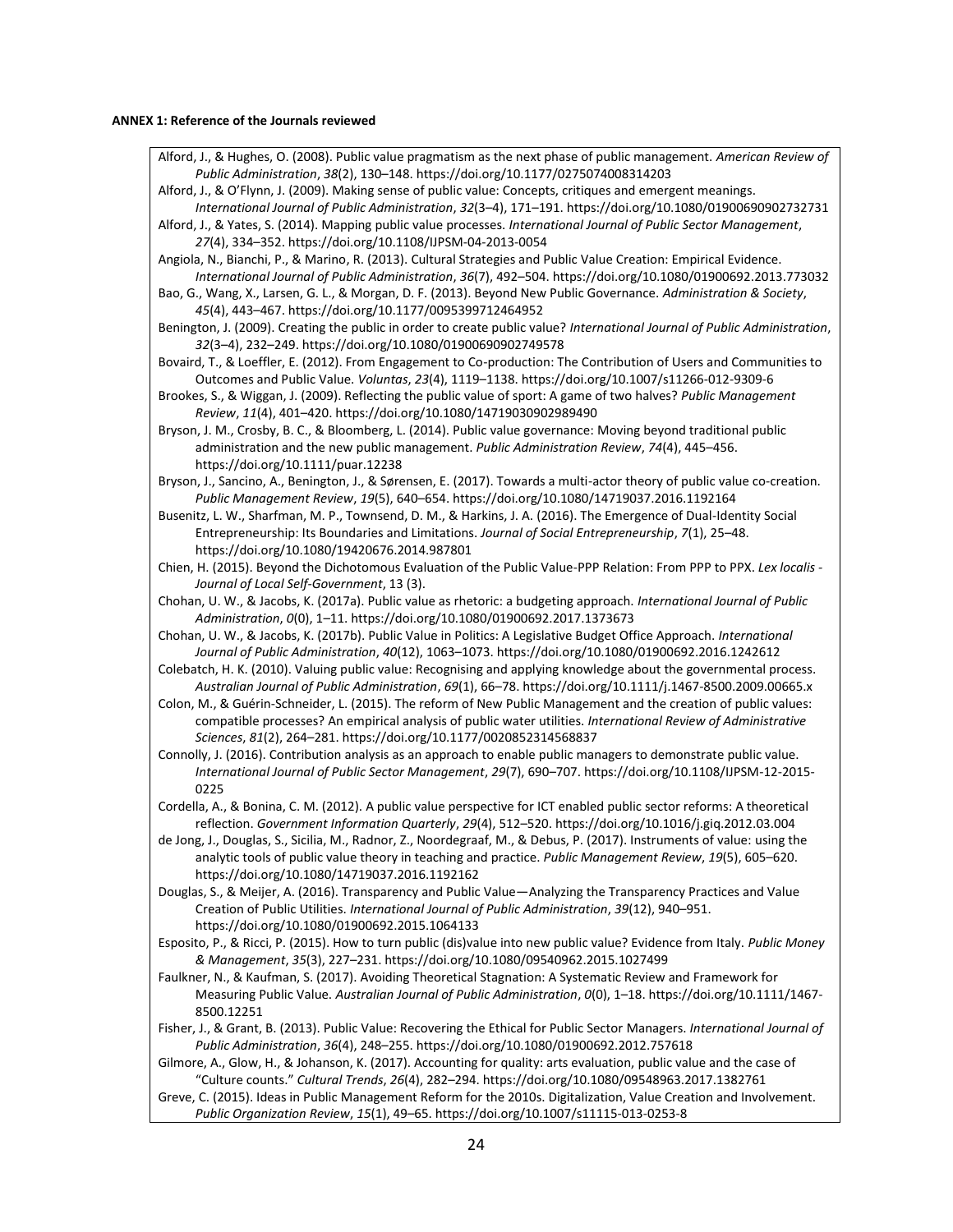Hartley, J., Alford, J., Hughes, O., & Yates, S. (2015). Public value and political astuteness in the work of public managers: The art of the possible. *Public Administration*, *93*(1), 195–211. https://doi.org/10.1111/padm.12125

Hartley, J., Alford, J., Knies, E., & Douglas, S. (2017). Towards an empirical research agenda for public value theory. *Public Management Review*, *19*(5), 670–685. https://doi.org/10.1080/14719037.2016.1192166

Herguner, B. (2015). Public value as a framework for reforming publicly funded museums. *International Journal of Public Sector Management*, *28*(6), 461–474. https://doi.org/10.1108/IJPSM-01-2015-0006

Karunasena, K., & Deng, H. (2012). Critical factors for evaluating the public value of e-government in Sri Lanka. *Government Information Quarterly*, *29*(1), 76–84. https://doi.org/10.1016/j.giq.2011.04.005

Meynhardt, T. (2009). Public value inside: What is public value creation? *International Journal of Public Administration*, *32*(3–4), 192–219. https://doi.org/10.1080/01900690902732632

Meynhardt, T., Chandler, J. D., & Strathoff, P. (2016). Systemic principles of value co-creation: Synergetics of value and service ecosystems. *Journal of Business Research*, *69*(8), 2981–2989. https://doi.org/10.1016/j.jbusres.2016.02.031

Meynhardt, T., & Diefenbach, F. E. (2012). What drives entrepreneurial orientation in the public sector? evidence from Germany's Federal Labor Agency. *Journal of Public Administration Research and Theory*, *22*(4), 761–792. https://doi.org/10.1093/jopart/mus013

Meynhardt, T., & Metelmann, J. (2009). *Pushing the envelope: Creating public value in the labor market: An empirical study on the role of middle managers*. *International Journal of Public Administration* (Vol. 32). https://doi.org/10.1080/01900690902732806

Mintrom, M., & Luetjens, J. (2017). Creating Public Value: Tightening Connections Between Policy Design and Public Management. *Policy Studies Journal*, *45*(1), 170–190. https://doi.org/10.1111/psj.12116

Moore, M. H. (2014). Public Value Accounting: Establishing the Philosophical Bias. *Public Administration Review*, *74*(4), 465–477. https://doi.org/10.1111/puar.12198.Public

Moore, M., & Hartley, J. (2008). Innovations in governance. *Public Management Review*, *10*(1), 3–20. https://doi.org/10.1080/14719030701763161

O'Flynn, J. (2007). From new public management to public value: Paradigmatic change and managerial implications. *Australian Journal of Public Administration*, *66*(3), 353–366. https://doi.org/10.1111/j.1467-8500.2007.00545.x

Osborne, S. P., Radnor, Z., & Strokosch, K. (2016). Co-Production and the Co-Creation of Value in Public Services: A suitable case for treatment? *Public Management Review*, *18*(5), 639–653. https://doi.org/10.1080/14719037.2015.1111927

Osmani, M. W., Weerakkody, V., Sivarajah, U., & El-Haddadeh, R. (2014). The Public Value of Social Media in the UK Public Sector. *Electronic Government and Electronic Participation: Joint Proceedings of Ongoing Research and Projects of IFIP WG 8.5 EGOV and ePart 2014*, *21*, 276–286. https://doi.org/10.3233/978-1-61499-429-9-276

Page, S. B., Stone, M. M., Bryson, J. M., & Crosby, B. C. (2015). Public value creation by cross-sector collaborations: A framework and challenges of assessment. *Public Administration*, *93*(3), 715–732. https://doi.org/10.1111/padm.12161

Peters, B. G., Pierre, J., & Røiseland, A. (2014). Financial gains and value loss? The impacts of local mixed companies. *Annals of Public and Cooperative Economics*, *85*(1), 87–102. https://doi.org/10.1111/apce.12031

Picazo-Vela, S., Guti??rrez-Mart??nez, I., Duhamel, F., Luna, D. E., & Luna-Reyes, L. F. (2017). Value of interorganizational collaboration in digital government projects. *Public Management Review*, *0*(0), 1–18. https://doi.org/10.1080/14719037.2017.1305702

Prebble, M. (2012). Public Value and the Ideal State: Rescuing Public Value from Ambiguity. *Australian Journal of Public Administration*, *71*(4), 392–402. https://doi.org/10.1111/j.1467-8500.2012.00787.x

Prebble, M. (2015). Public Value and Limits to Collaboration. *International Journal of Public Administration*, *38*(7), 473–485. https://doi.org/10.1080/01900692.2014.949742

Rhodes, R. A. W., & Wanna, J. (2007). The limits to public value, or rescuing responsible government from the platonic guardians. *Australian Journal of Public Administration*, *66*(4), 406–421. https://doi.org/10.1111/j.1467- 8500.2007.00553.x

Rhodes, R. A. W., & Wanna, J. (2009). Bringing the politics back in: Public value in westminster parliamentary government. *Public Administration*, *87*(2), 161–183. https://doi.org/10.1111/j.1467-9299.2009.01763.x

Sam, M. P. (2011). Building legitimacy at sport canada: Pitfalls of public value creation? *International Review of Administrative Sciences*, *77*(4), 757–778. https://doi.org/10.1177/0020852311419389

Savoldelli, A., Codagnone, C., & Misuraca, G. (2014). Understanding the e-government paradox: Learning from literature and practice on barriers to adoption. *Government Information Quarterly*, *31*(SUPPL.1), S63–S71. https://doi.org/10.1016/j.giq.2014.01.008

Scott, C. A. (2010). Searching for the "public" in Public Value: Arts and cultural heritage in Australia. *Cultural Trends*, *19*(4), 273–289. https://doi.org/10.1080/09548963.2010.515003

Shaw, R. (2013). Another Size Fits all? Public Value Management and Challenges for Institutional Design. *Public Management Review*, *15*(4), 477–500. https://doi.org/10.1080/14719037.2012.664017